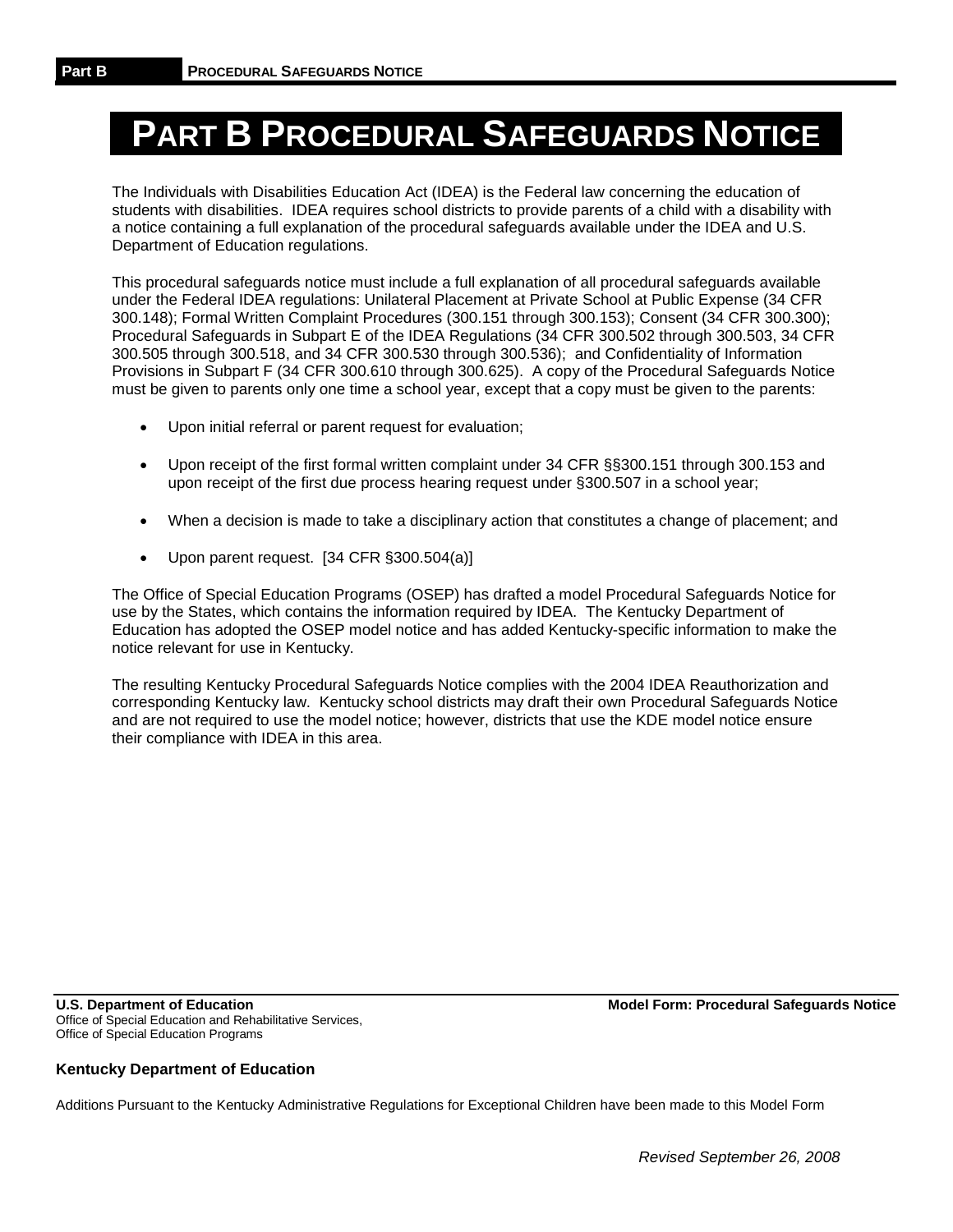|  |  | <b>Table of Contents</b> |
|--|--|--------------------------|
|--|--|--------------------------|

| Difference Between Due Process Hearing Complaint (Due process    |  |
|------------------------------------------------------------------|--|
|                                                                  |  |
|                                                                  |  |
|                                                                  |  |
|                                                                  |  |
|                                                                  |  |
| Filing a Due Process Complaint (due Process hearing Request)  13 |  |
|                                                                  |  |
|                                                                  |  |
|                                                                  |  |
| The Child's Placement While the Due Process request and Hearing  |  |
|                                                                  |  |
|                                                                  |  |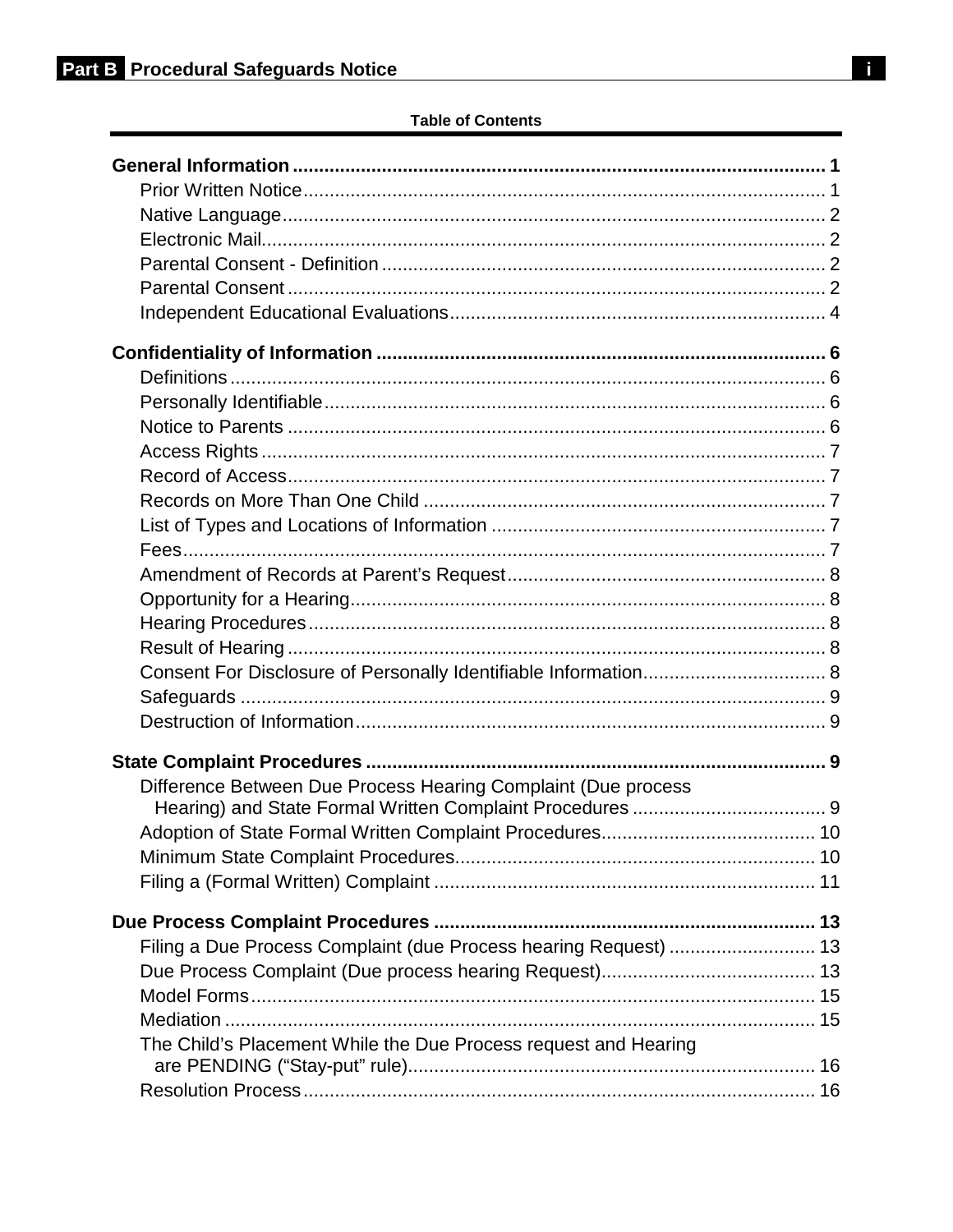| Appeals <b>Manual According to the Control of Appeals</b> (22              |  |
|----------------------------------------------------------------------------|--|
|                                                                            |  |
|                                                                            |  |
| Civil Actions, Including the Time Period in Which to File Those Actions 23 |  |
|                                                                            |  |
|                                                                            |  |
|                                                                            |  |
|                                                                            |  |
|                                                                            |  |
|                                                                            |  |
|                                                                            |  |
| Protections for Children Not Yet Eligible for Special Education and        |  |
| Referral to and Action by Law Enforcement and Judicial Authorities 30      |  |
| Requirements for Unilateral Placement by Parents of Children in Private    |  |
|                                                                            |  |
|                                                                            |  |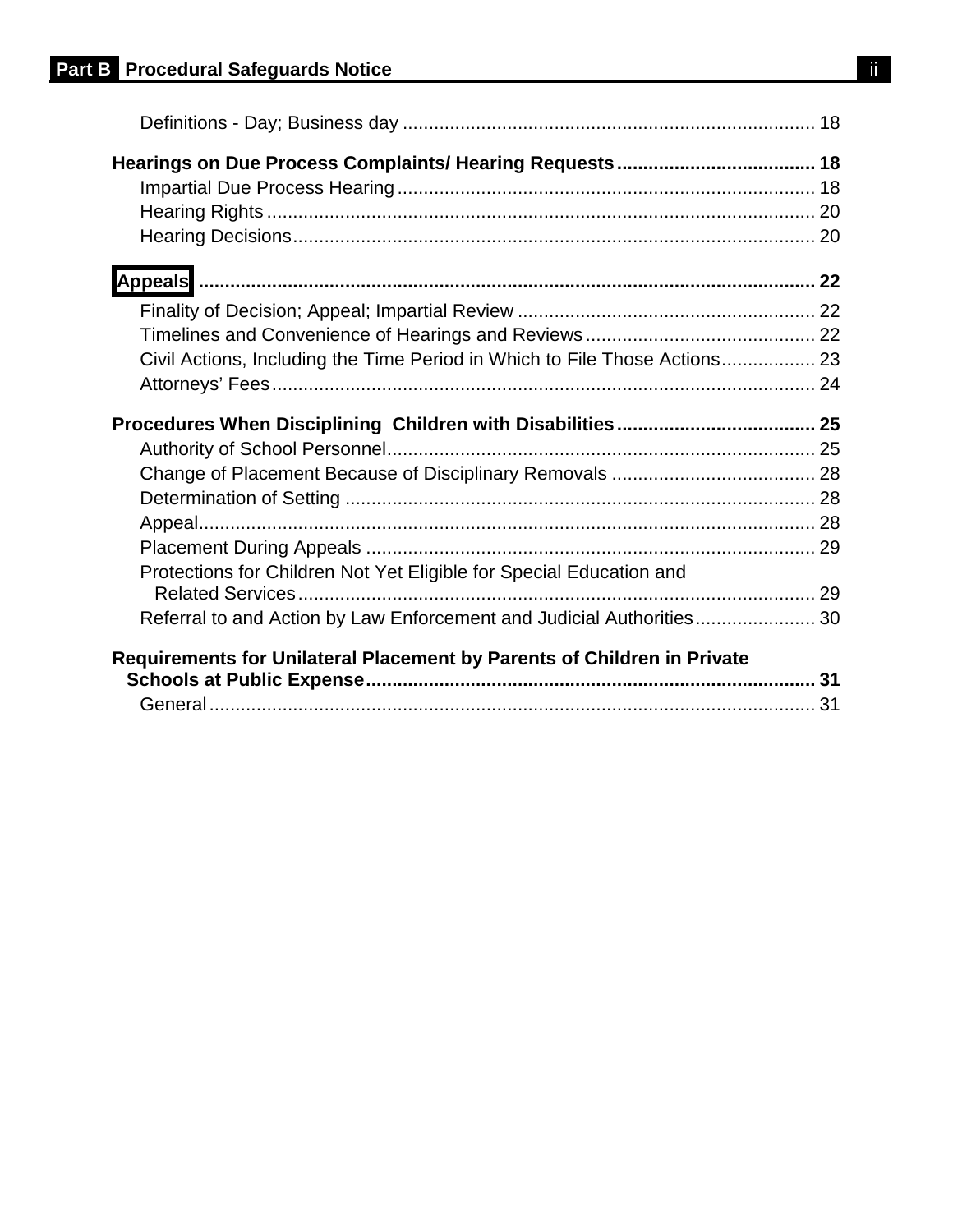## **GENERAL INFORMATION**

## <span id="page-3-1"></span><span id="page-3-0"></span>**PRIOR WRITTEN NOTICE**

#### **34 CFR §300.503**

#### **Notice**

Your school district must give you written notice (provide you certain information in writing), whenever it:

- 1. Proposes to initiate or to change the identification, evaluation, or educational placement of your child, or the provision of a free appropriate public education (FAPE) to your child; **or**
- 2. Refuses to initiate or to change the identification, evaluation, or educational placement of your child, or the provision of FAPE to your child.

## **Content of notice**

The written notice must:

- 1. Describe the action that your school district proposes or refuses to take;
- 2. Explain why your school district is proposing or refusing to take the action;
- 3. Describe each evaluation procedure, assessment, record, or report your school district used in deciding to propose or refuse the action;
- 4. Include a statement that you have protections under the procedural safeguards provisions in Part B of the IDEA;
- 5. Tell you how you can obtain a description of the procedural safeguards if the action that your school district is proposing or refusing is not an initial referral for evaluation;
- 6. Include resources for you to contact for help in understanding Part B of the IDEA;
- 7. Describe any other choices that your child's Admissions and Release Committee (ARC) considered and the reasons why those choices were rejected; **and**
- 8. Provide a description of other reasons why your school district proposed or refused the action.

#### **Notice in understandable language**

The notice must be:

- 1. Written in language understandable to the general public; **and**
- 2. Provided in your native language or other mode of communication you use, unless it is clearly not feasible to do so.

If your native language or other mode of communication is not a written language, your school district must ensure that:

- 1. The notice is translated for you orally by other means in your native language or other mode of communication;
- 2. You understand the content of the notice; **and**
- 3. There is written evidence that 1 and 2 have been met.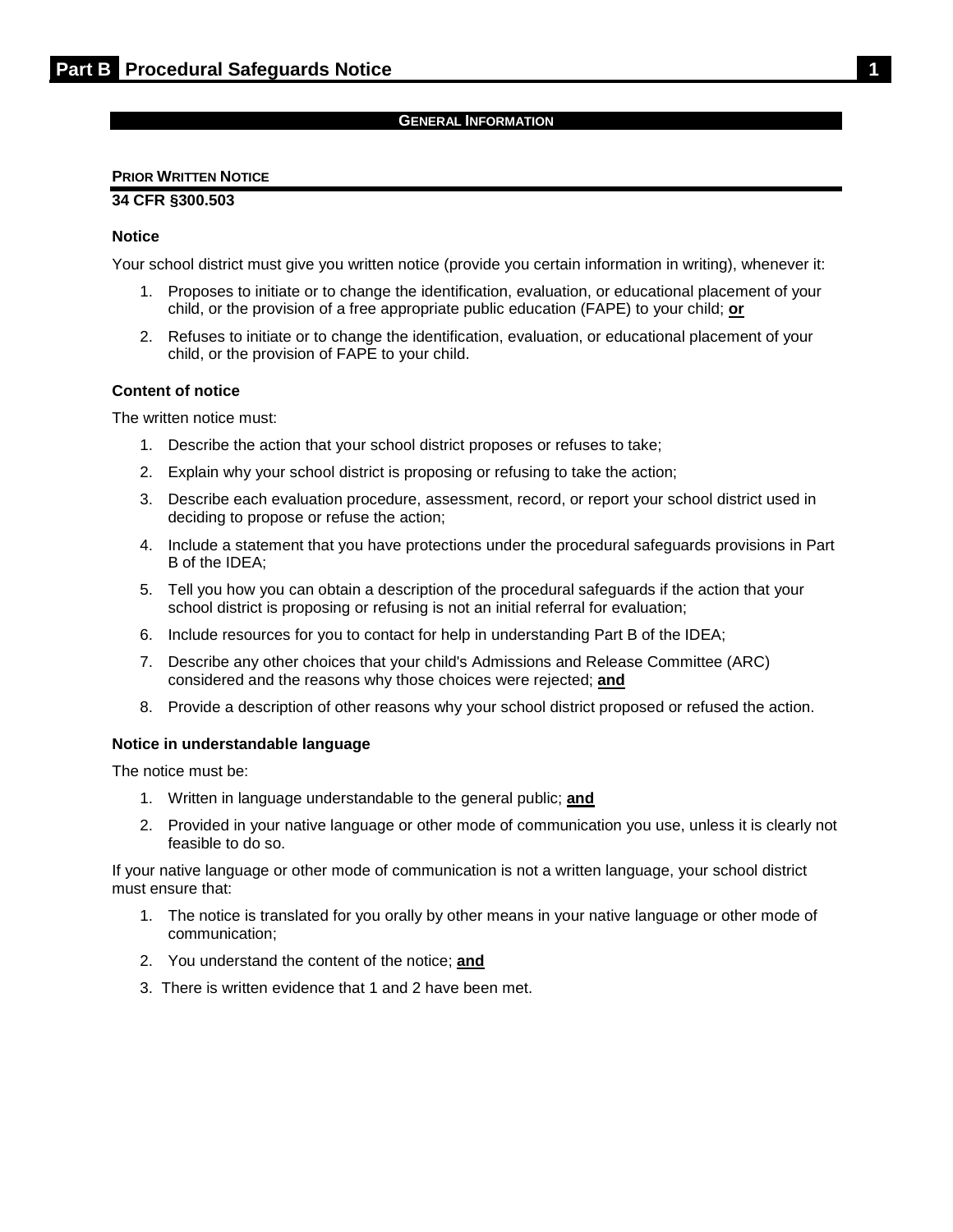## <span id="page-4-0"></span>**NATIVE LANGUAGE**

## **34 CFR §300.29**

*Native language,* when used with an individual who has limited English proficiency, means the following:

- 1. The language normally used by that person, or, in the case of a child, the language normally used by the child's parents;
- 2. In all direct contact with a child (including evaluation of the child), the language normally used by the child in the home or learning environment.

For a person with deafness or blindness, or for a person with no written language, the mode of communication is what the person normally uses (such as sign language, Braille, or oral communication).

## <span id="page-4-1"></span>**ELECTRONIC MAIL**

## **34 CFR §300.505**

If your school district offers parents the choice of receiving documents by e-mail, you may choose to receive the following by e-mail:

- 1. Prior written notice;
- 2. Procedural safeguards notice; **and**
- 3. Notices related to a due process complaint (i.e., due process hearing).

## <span id="page-4-2"></span>**PARENTAL CONSENT - DEFINITION**

## **34 CFR §300.9**

## **Consent**

*Consent* means:

- 1. You have been fully informed in your native language or other mode of communication (such as sign language, Braille, or oral communication) of all information about the action for which you are giving consent.
- 2. You understand and agree in writing to that action, and the consent describes that action and lists the records (if any) that will be released and to whom; **and**
- 3. You understand that the consent is voluntary on your part and you may withdraw your consent at anytime.

Your withdrawal of consent does not negate (undo) an action that has occurred after you gave your consent and before you withdrew it.

## <span id="page-4-3"></span>**PARENTAL CONSENT**

## **34 CFR §300.300**

## **Consent for initial evaluation**

Your school district cannot conduct an initial evaluation of your child to determine whether your child is eligible under Part B of the IDEA to receive special education and related services without first providing you with prior written notice of the proposed action and without obtaining your consent as described under this heading (*Parental Consent).*

Your school district must make reasonable efforts to obtain your informed consent for an initial evaluation to decide whether your child is a child with a disability.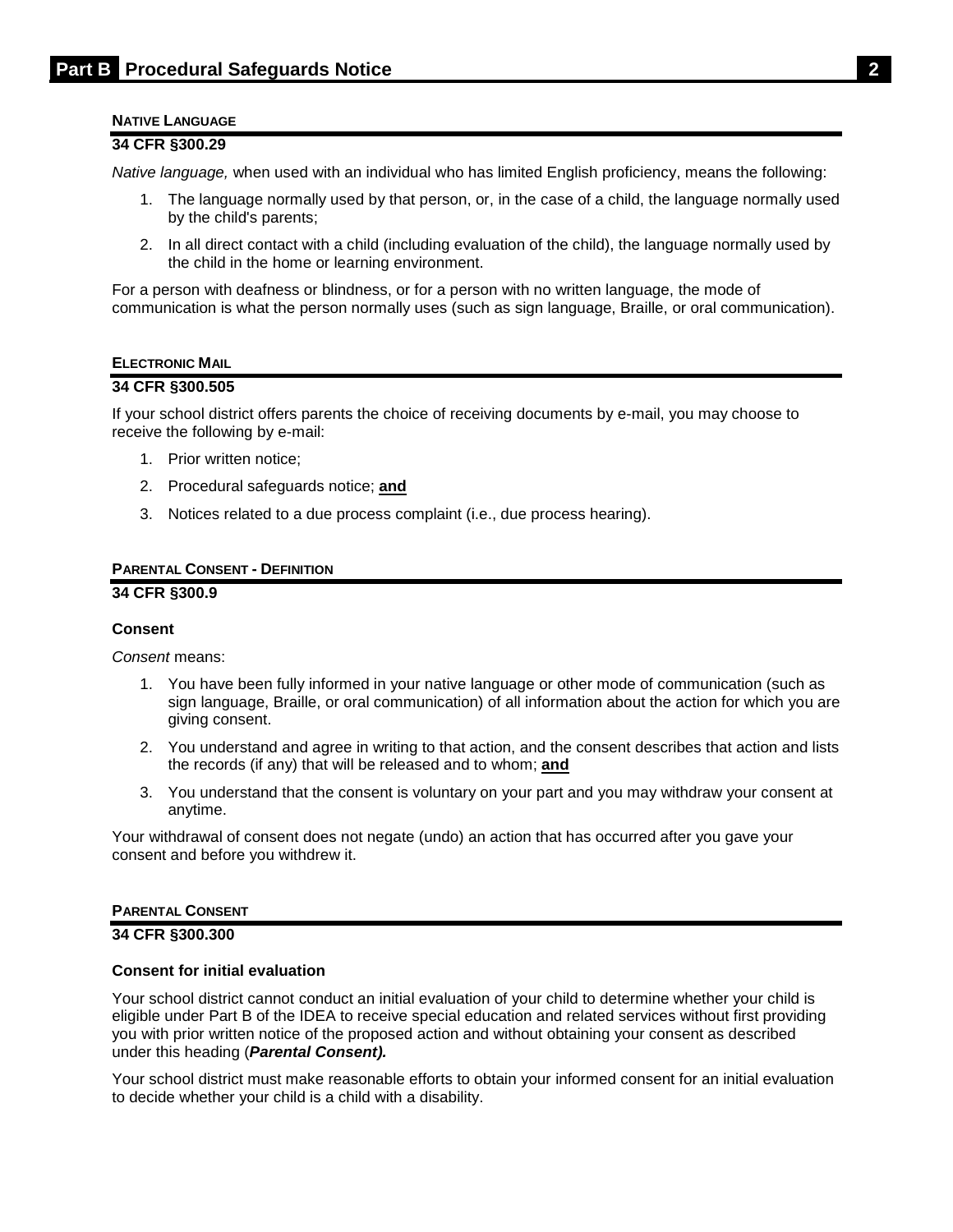Your consent for initial evaluation does not mean that you have also given your consent for the school district to start providing special education and related services to your child.

If your child is enrolled in public school or you are seeking to enroll your child in a public school and you have refused to provide consent or failed to respond to a request to provide consent for an initial evaluation, your school district may, but is not required to, seek to conduct an initial evaluation of your child by utilizing IDEA's procedural safeguards, such as mediation, an impartial due process hearing and resolution meeting. Your school district will not violate its obligations to locate, identify and evaluate your child if it does not pursue an evaluation of your child in these circumstances.

## **Special rules for initial evaluation of wards of the State**

If a child is a ward of the State and is not living with his/her parent —

The school district does not need consent from the parent for an initial evaluation to determine if the child is a child with a disability if:

- 1. Despite reasonable efforts to do so, the school district cannot find the child's parent;
- 2. The rights of the parents have been terminated in accordance with State law; **or**
- 3. A judge has assigned the right to make educational decisions and to consent for an initial evaluation to an individual other than the parent.

In no event may the Kentucky Cabinet for Health and Family Services act as a parent under Part B of IDEA

*Ward of the State*, under Kentucky law, means:

A child who has been committed to the Cabinet for Health and Family Services or the Department of Juvenile Justice through a legal process, whether the commitment is voluntary or non-voluntary and the biological or adoptive parent rights have been terminated;

*Ward of the State* does not include a foster child who has a foster parent.

## **Parental consent for services**

Your school district must obtain your informed consent before providing special education and related services to your child for the first time.

The school district must make reasonable efforts to obtain your informed consent before providing special education and related services to your child for the first time.

If you refuse or do not respond to a request to provide your consent for your child to receive special education and related services for the first time, your school district may not use the IDEA procedural safeguards, such as an impartial due process hearing and resolution meeting, to obtain a ruling that special education and related services be provided to your child without your consent.

If you refuse to give your consent for your child to receive special education and related services for the first time, or if you do not respond to a request to provide such consent and the school district does not provide your child with the special education and related services, your school district:

- 1. Is not in violation of the requirement to make a free appropriate public education (FAPE) available to your child for its failure to provide those services to your child; **and**
- 2. Is not required to have an ARC meeting or develop an IEP for your child for the special education and related services for which your consent was requested.

## **Parental consent for reevaluations**

Your school district must obtain your informed consent before it reevaluates your child, unless your school district can demonstrate that:

1. It took reasonable steps to obtain your consent for your child's reevaluation; **and**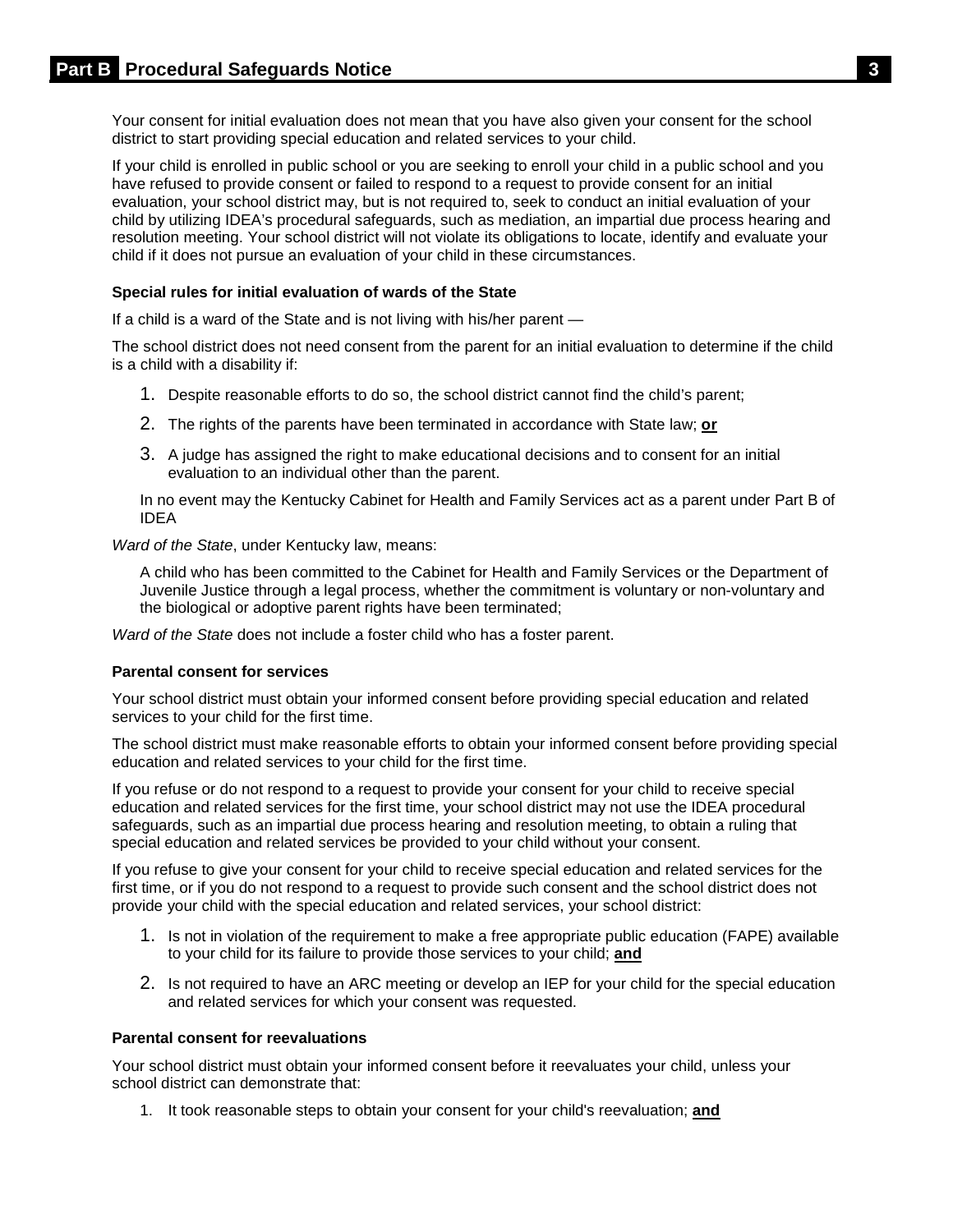## 2. You did not respond.

If you refuse to consent to your child's reevaluation, the school district may, but is not required to, pursue your child's reevaluation by seeking to override your refusal to consent to your child's reevaluation by using the impartial due process hearing/resolution meeting procedures. As with initial evaluations, your school district does not violate its obligations under IDEA if it declines to pursue the reevaluation in this manner.

## **Documentation of reasonable efforts to obtain parental consent**

Your school must maintain documentation of reasonable efforts to obtain parental consent for initial evaluations, to provide special education and related services for the first time, to reevaluation and to locate parents of wards of the State for initial evaluations. The documentation must include a record of the school district's attempts in these areas, such as:

- 1. Detailed records of telephone calls made or attempted and the results of those calls;
- 2. Copies of correspondence sent to the parents and any responses received; **and**
- 3. Detailed records of visits made to the parent's home or place of employment and the results of those visits.

## **Other consent requirements**

Your consent is not required before your school district may:

- 1. Review existing data as part of your child's evaluation or a reevaluation; **or**
- 2. Give your child a test or other evaluation that is given to all children unless, before that test or evaluation, consent is required from all parents of all children.

Your school district may not use your refusal to consent to one service or activity to deny you or your child any other service, benefit, or activity.

If you have enrolled your child in a private school at your own expense or if you are home schooling your child, and you do not provide your consent for your child's initial evaluation or your child's reevaluation, or you fail to respond to a request to provide your consent, the school district may request an impartial due process hearing to require your consent. The school district is not required to consider your child as eligible to receive equitable services through a Services Plan (services made available to parentallyplaced private school children with disabilities) if you refuse or fail to give consent..

## <span id="page-6-0"></span>**INDEPENDENT EDUCATIONAL EVALUATIONS**

## **34 CFR §300.502**

## **General**

As described below, you have the right to obtain an independent educational evaluation (IEE) of your child if you disagree with the evaluation of your child that was obtained by your school district.

If you request an independent educational evaluation, the school district must provide you with information about where you may obtain an independent educational evaluation and about the school district's criteria that apply to independent educational evaluations.

## **Definitions**

*Independent educational evaluation* means an evaluation conducted by a qualified examiner who is not employed by the school district responsible for the education of your child.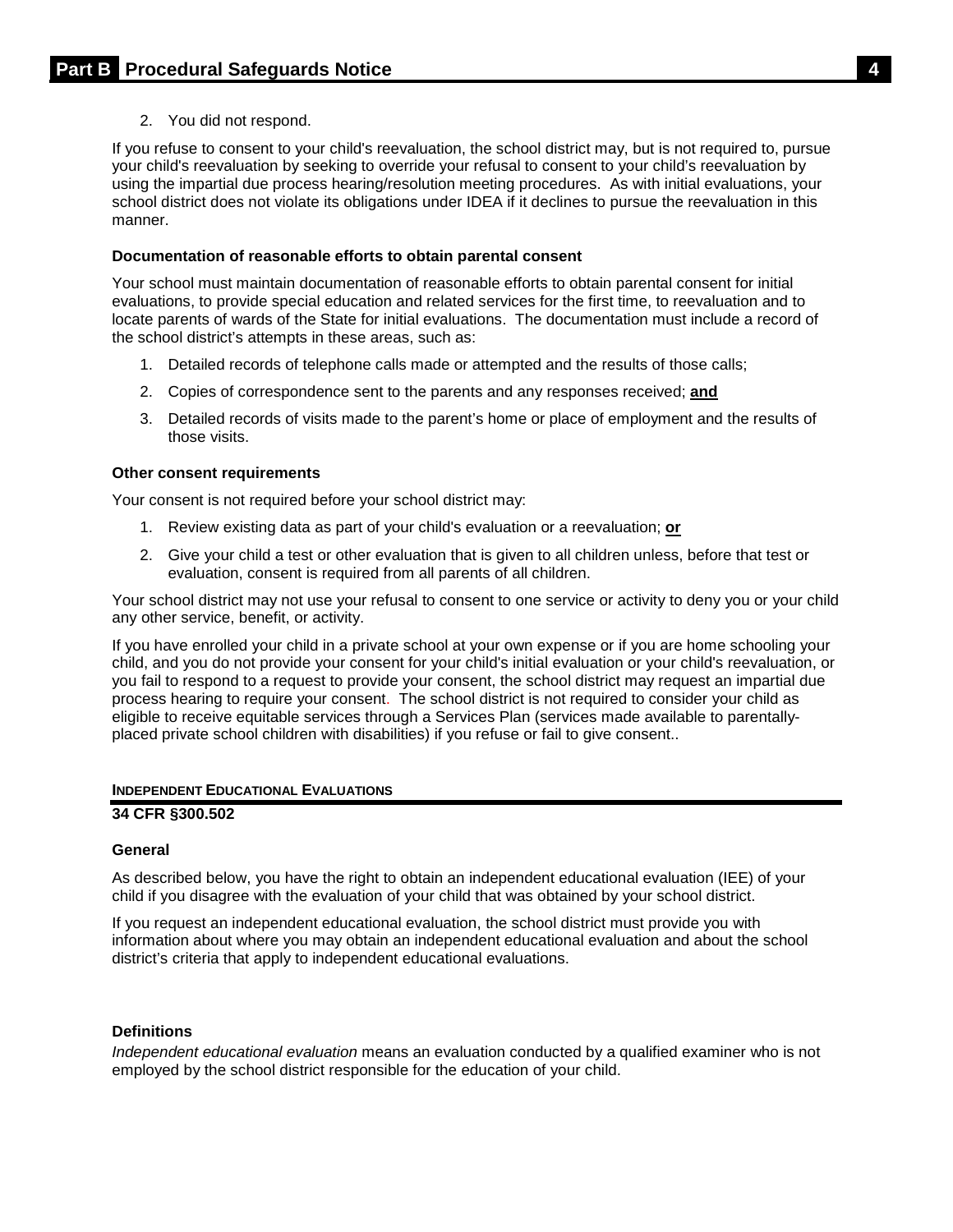*Public expense* means that the school district either pays for the full cost of the evaluation or ensures that the evaluation is otherwise provided at no cost to you, consistent with the provisions of Part B of the IDEA, which allow each State to use whatever State, local, Federal and private sources of support are available to meet the requirements of IDEA.

## **Parent right to evaluation at public expense**

You have the right to an independent educational evaluation of your child at public expense if you disagree with an evaluation of your child obtained by your school district, subject to the following conditions:

1. If you request an independent educational evaluation of your child at public expense, your school district must, without unnecessary delay, either:

(a) File a due process complaint to request a hearing to show that its evaluation of your child is appropriate; or

(b) Provide an independent educational evaluation at public expense, unless the school district demonstrates in a hearing that the evaluation of your child that you obtained did not meet the school district's criteria.

- 2. If your school district requests a hearing and the final decision is that your school district's evaluation of your child is appropriate, you still have the right to an independent educational evaluation, but not at public expense.
- 3. If you request an independent educational evaluation of your child, the school district may ask why you object to the evaluation of your child obtained by your school district. However, your school district may not require an explanation and may not unreasonably delay either providing the independent educational evaluation of your child at public expense or filing a due process complaint to request a due process hearing to defend the school district's evaluation of your child.

You are entitled to only one independent educational evaluation of your child at public expense each time your school district conducts an evaluation of your child with which you disagree.

## **Parent-initiated evaluations**

If you obtain an independent educational evaluation of your child at public expense or you share with the school district an evaluation of your child that you obtained at private expense:

- 1. Your school district must consider the results of the evaluation of your child, if it meets the school district's criteria for independent educational evaluations, in any decision made with respect to the provision of a free appropriate public education (FAPE) to your child; **and**
- 2. You or your school district may present the evaluation as evidence at a due process hearing regarding your child.

## **Requests for evaluations by hearing officers**

If a hearing officer requests an independent educational evaluation of your child as part of a due process hearing, the cost of the evaluation must be at public expense.

## **School district criteria**

If an independent educational evaluation is at public expense, the criteria under which the evaluation is obtained, including the location of the evaluation and the qualifications of the examiner, must be the same as the criteria that the school district uses when it initiates an evaluation (to the extent those criteria are consistent with your right to an independent educational evaluation).

Except for the criteria described above, a school district may not impose conditions or timelines related to obtaining an independent educational evaluation at public expense.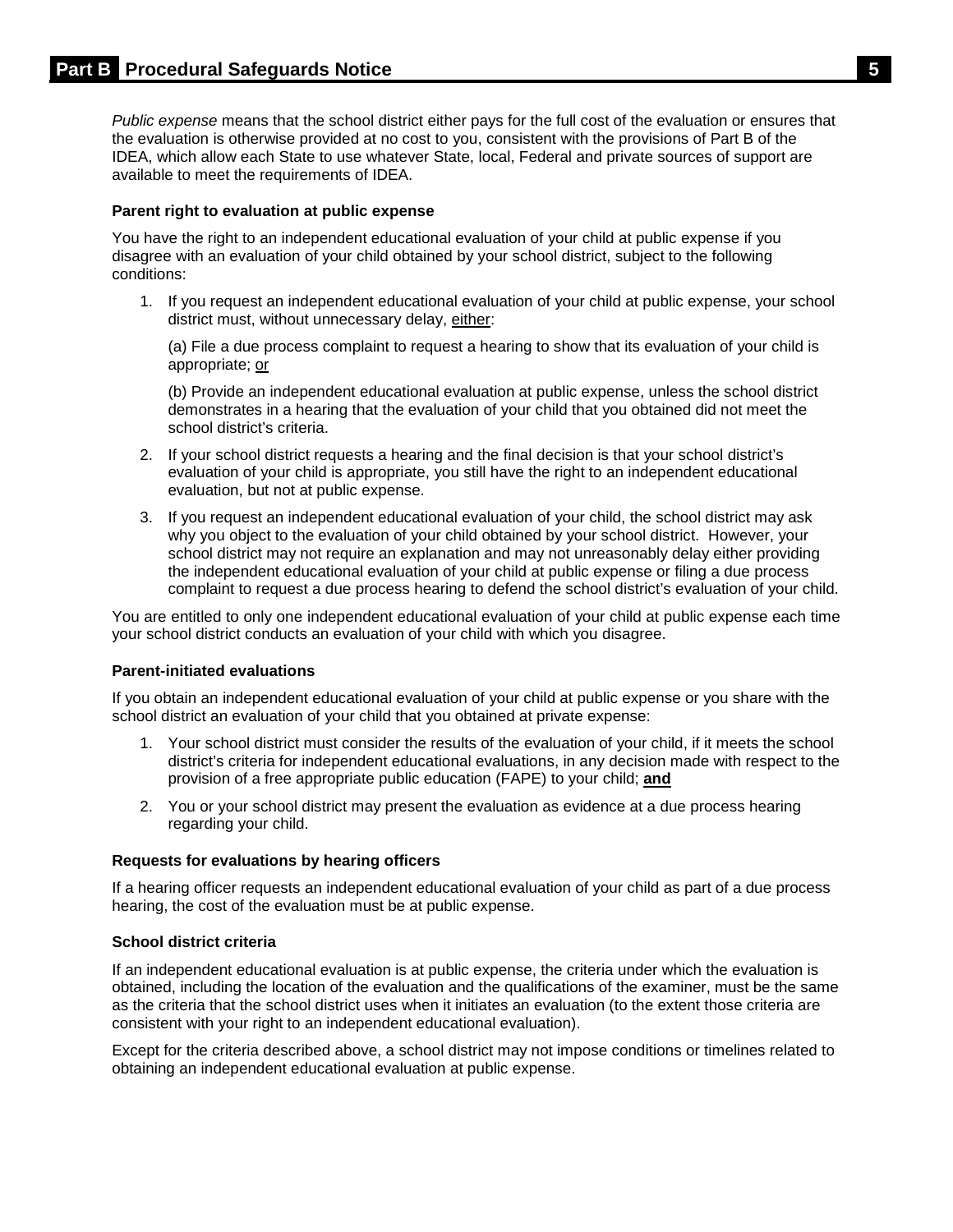## <span id="page-8-0"></span>**CONFIDENTIALITY OF INFORMATION**

#### <span id="page-8-1"></span>**DEFINITIONS**

#### **34 CFR §300.611**

As used under the heading, **Confidentiality of Information**:

- *Destruction* means physical destruction or removal of personal identifiers from information so that the information is no longer personally identifiable
- *Education records* means the type of records covered under the definition of ''education records'' in 34 CFR Part 99 (the regulations implementing the Family Educational Rights and Privacy Act of 1974 (FERPA), 20 U.S.C. 1232g).
- *Participating agency* means any school district, agency or institution that collects, maintains, or uses personally identifiable information, or from which information is obtained, under IDEA.

#### <span id="page-8-2"></span>**PERSONALLY IDENTIFIABLE**

#### **34 CFR §300.32**

*Personally identifiable* means information that has:

- (a) Your child's name, your name as the parent, or the name of another family member;
- (b) Your child's address;
- (c) A personal identifier, such as your child's social security number or student number; **or**

(d) A list of personal characteristics or other information that would make it possible to identify your child with reasonable certainty.

#### <span id="page-8-3"></span>**NOTICE TO PARENTS**

## **34 CFR §300.612**

The Kentucky Department of Education (KDE) must give notice that is adequate to fully inform parents about confidentiality of personally identifiable information, including:

- 1. A description of the extent to which the notice is given in the native languages of the various population groups in the State;
- 2. A description of the children on whom personally identifiable information is maintained, the types of information sought, the methods that KDE intends to use in gathering the information (including the sources from whom information is gathered), and the uses to be made of the information;
- 3. A summary of the policies and procedures that participating agencies must follow regarding storage, disclosure to third parties, retention, and destruction of personally identifiable information; **and**
- 4. A description of all of the rights of parents and children regarding this information, including the rights under the Family Educational Rights and Privacy Act (FERPA) and its implementing regulations in 34 CFR Part 99.

Before any major identification, location, or evaluation activity (also known as "child find"), the notice must be published or announced in newspapers or other media, or both, with circulation adequate to notify parents throughout Kentucky of the activity to locate, identify, and evaluate children in need of special education and related services.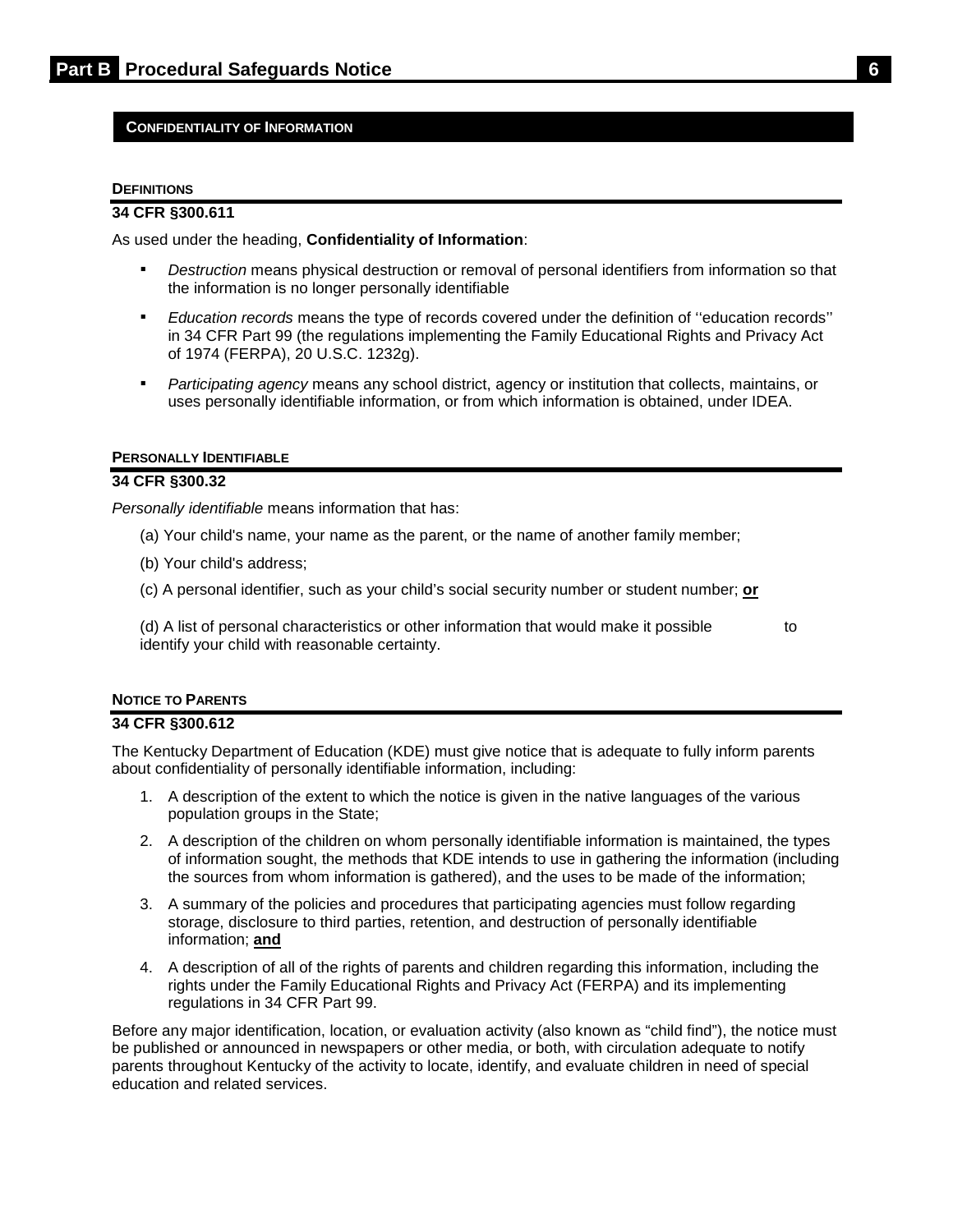## <span id="page-9-0"></span>**ACCESS RIGHTS**

## **34 CFR §300.613**

The participating agency must permit you to inspect and review any education records relating to your child that are collected, maintained, or used by the participating agency under IDEA. The participating agency must comply with your request to inspect and review any education records on your child without unnecessary delay and before:

- Any meeting regarding an individualized education program (IEP), or
- Any impartial due process hearing (including a resolution meeting or a hearing regarding discipline), and
- In no case more than 45 calendar days after you have made a request.

Your right to inspect and review education records includes:

- 1. Your right to a response from the participating agency to your reasonable requests for explanations and interpretations of the records;
- 2. Your right to request that the participating agency provide you with copies of the records if you cannot effectively inspect and review the records unless you receive those copies; **and**
- 3. Your right to have your representative inspect and review the records.

The participating agency may presume that you have authority to inspect and review records relating to your child unless advised that you do not have the authority under applicable Kentucky law governing such matters as guardianship, or separation and divorce.

#### <span id="page-9-1"></span>**RECORD OF ACCESS**

#### **34 CFR §300.614**

Each participating agency must keep a record of parties obtaining access to education records collected, maintained, or used under Part B of the IDEA (except access by parents and authorized employees of the participating agency). The record must include the name of the party, the date access was given, and the purpose for which the party is authorized to use the records.

## <span id="page-9-2"></span>**RECORDS ON MORE THAN ONE CHILD**

#### **34 CFR §300.615**

If any education record includes information on more than one child, the parents of those children have the right to inspect and review only the information relating to their child or to be informed of that specific information.

## <span id="page-9-3"></span>**LIST OF TYPES AND LOCATIONS OF INFORMATION**

#### **34 CFR §300.616**

On request, each participating agency must provide you with a list of the types and locations of education records collected, maintained, or used by the agency.

## <span id="page-9-4"></span>**FEES**

## **34 CFR §300.617**

Each participating agency may charge a fee for copies of records that are made for you under IDEA, if the fee does not effectively prevent you from exercising your right to inspect and review those records.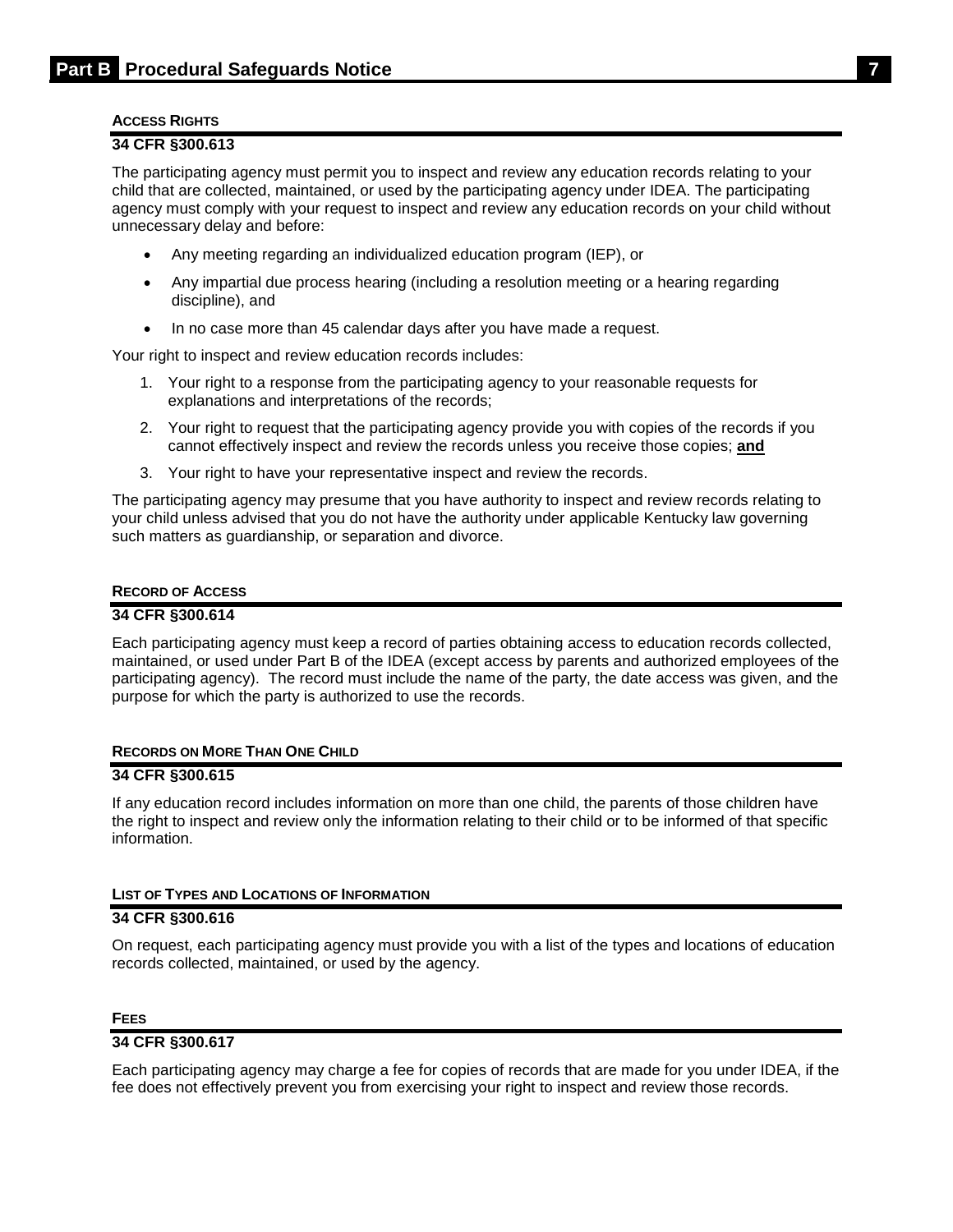<span id="page-10-0"></span>A participating agency may not charge a fee to search for or to retrieve information under IDEA.

## **AMENDMENT OF RECORDS AT PARENT'S REQUEST**

#### **34 CFR §300.618**

If you believe that information in the education records regarding your child collected, maintained, or used under IDEA is inaccurate, misleading, or violates the privacy or other rights of your child, you may request the participating agency that maintains the information to change the information.

The participating agency must decide whether to change the information in accordance with your request within a reasonable period of time of receipt of your request.

If the participating agency refuses to change the information in accordance with your request, it must inform you of the refusal and advise you of the right to a hearing for this purpose as described below under the heading, *Opportunity for a Hearing.* 

#### <span id="page-10-1"></span>**OPPORTUNITY FOR A HEARING**

#### **34 CFR §300.619**

The participating agency must, on request, provide you an opportunity for a hearing to challenge information in education records regarding your child to ensure that it is not inaccurate, misleading, or otherwise in violation of the privacy or other rights of your child.

#### <span id="page-10-2"></span>**HEARING PROCEDURES**

## **34 CFR §300.621**

A hearing to challenge information in education records must be conducted according to the procedures for such hearings under the Family Educational Rights and Privacy Act (FERPA).

## <span id="page-10-3"></span>**RESULT OF HEARING**

## **34 CFR §300.620**

If, as a result of the hearing, the participating agency decides that the information is inaccurate, misleading or otherwise in violation of the privacy or other rights of the child, it must change the information accordingly and inform you in writing.

If, as a result of the hearing, the participating agency decides that the information is not inaccurate, misleading, or otherwise in violation of the privacy or other rights of your child, it must inform you of your right to place in the records that it maintains on your child a statement commenting on the information or providing any reasons you disagree with the decision of the participating agency.

Such an explanation placed in the records of your child must:

- 1. Be maintained by the participating agency as part of the records of your child as long as the record or contested portion is maintained by the participating agency; **and**
- 2. If the participating agency discloses the records of your child or the challenged portion to any party, the explanation must also be disclosed to that party.

#### <span id="page-10-4"></span>**CONSENT FOR DISCLOSURE OF PERSONALLY IDENTIFIABLE INFORMATION**

**34 CFR §300.622**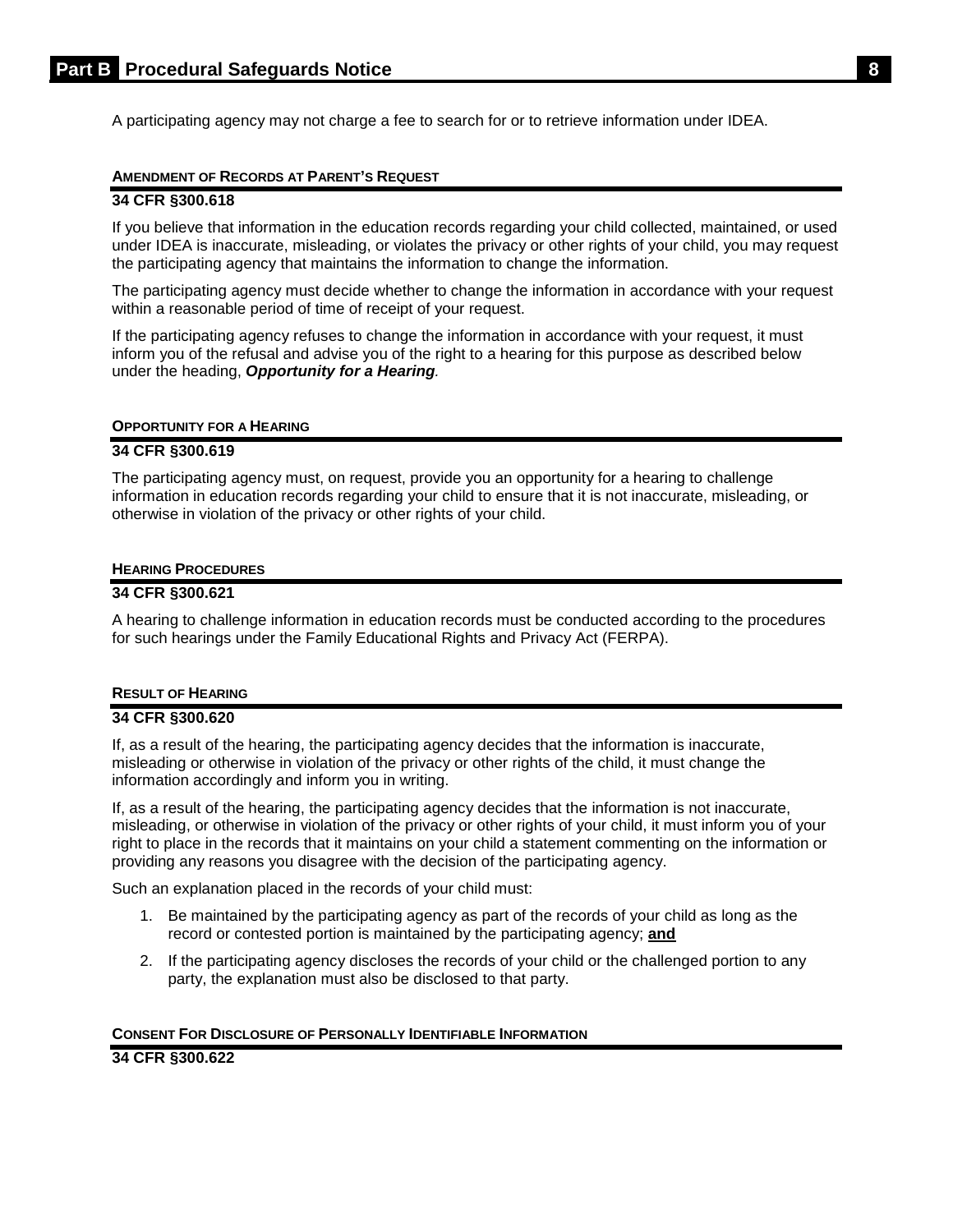Unless disclosure of the information contained in your child's education records is authorized without parental consent under the Family Educational Rights and Privacy Act (FERPA), your prior, written consent must be obtained before personally identifiable information is disclosed to parties other than officials of participating agencies.

Your consent is not required before personally identifiable information is released to officials of participating agencies for purposes of meeting a requirement of Part B of the IDEA, except under the circumstances specified below:

- Your consent, or consent of an eligible child who has reached the age of eighteen (18), must be obtained before personally identifiable information is released to officials of participating agencies providing or paying for secondary transition services
- If your child is in, or is going to go to, a private school that is not located in the same school district you reside in, your consent must be obtained before any personally identifiable information about your child is released between officials in the school district where the private school is located and officials in the school district where you reside.

## <span id="page-11-0"></span>**SAFEGUARDS**

## **34 CFR §300.623**

Each participating agency must protect the confidentiality of personally identifiable information at collection, storage, disclosure, and destruction stages.

One official at each participating agency must assume responsibility for ensuring the confidentiality of any personally identifiable information.

All persons collecting or using personally identifiable information must receive training or instruction regarding your State's policies and procedures regarding confidentiality under IDEA and the Family Educational Rights and Privacy Act (FERPA).

Each participating agency must maintain, for public inspection, a current listing of the names and positions of those employees within the agency who may have access to personally identifiable information.

## <span id="page-11-1"></span>**DESTRUCTION OF INFORMATION**

#### **34 CFR §300.624**

Your school district must inform you when personally identifiable information collected, maintained, or used is no longer needed to provide educational services to your child.

The information must be destroyed at your request. However, a permanent record of your child's name, address, and phone number, his or her grades, attendance record, classes attended, grade level completed, and year completed may be maintained without time limitation.

## <span id="page-11-2"></span>**STATE COMPLAINT PROCEDURES**

## <span id="page-11-3"></span>**DIFFERENCE BETWEEN DUE PROCESS HEARING COMPLAINT (DUE PROCESS HEARING) AND STATE FORMAL WRITTEN COMPLAINT PROCEDURES**

The regulations for IDEA set forth separate procedures for State formal written complaints and for due process complaints and hearings.

## **Who May File**: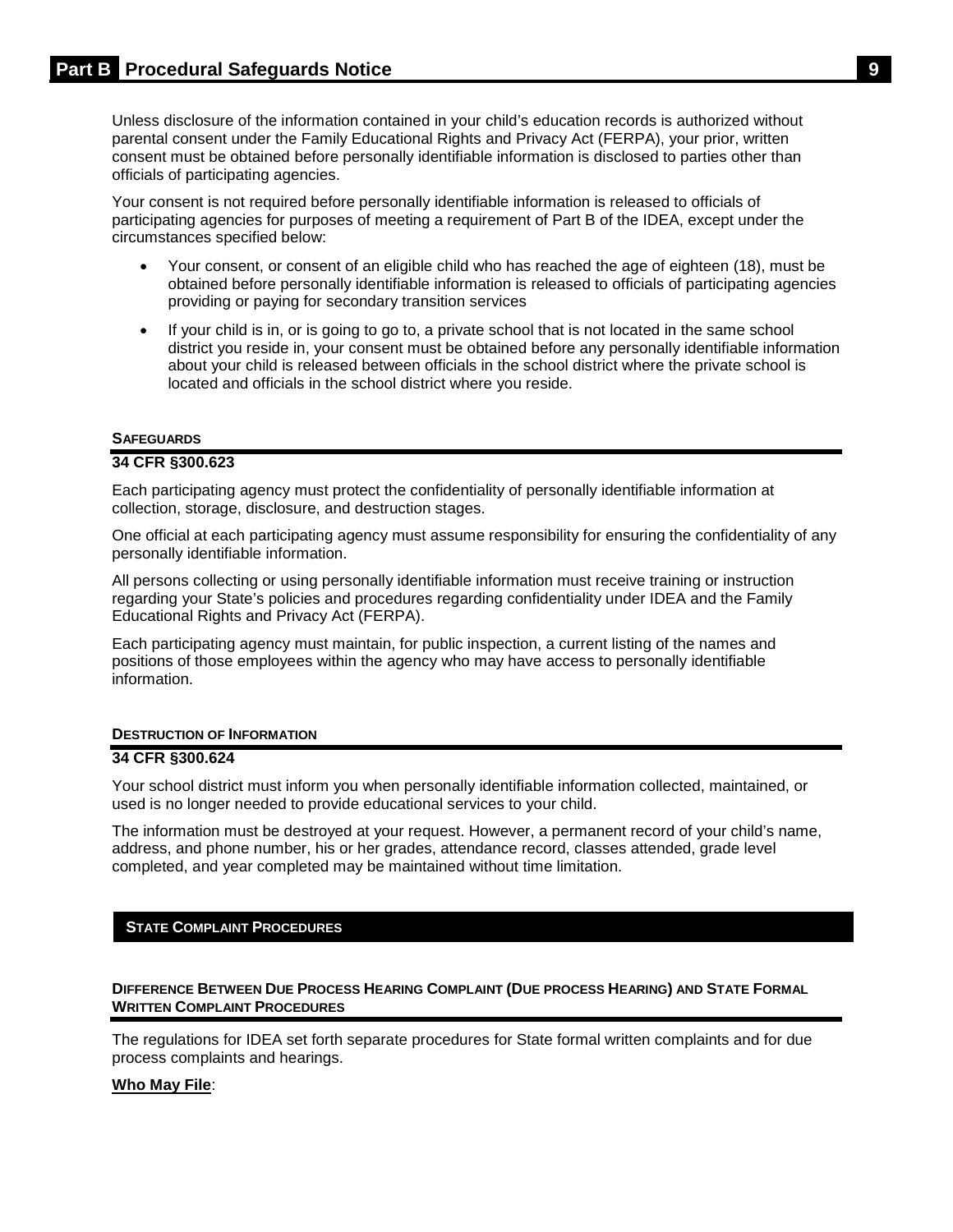- $\triangleright$  As explained below, any individual or organization may file a formal written complaint alleging a violation of any Part B requirement by a school district, KDE, or any other public agency.
- $\triangleright$  Only you or a school district may file a due process complaint for a hearing, on any matter relating to a proposal or a refusal to initiate or change the identification, evaluation or educational placement of your child with a disability, or the provision of a free appropriate public education (FAPE) to your child.

## **Time lines**

- $\triangleright$  Staff of the KDE generally must resolve a formal written complaint within a 60-day time line, unless the timeline is properly extended.
- $\triangleright$  An impartial due process hearing officer must hear a due process complaint (if not resolved through a resolution meeting or through mediation) and issue a written decision within 45 days after the end of the resolution period, as described below under the heading **Resolution Process**, unless the hearing officer grants a specific extension of the timeline at your request or the school district's request.

The State formal written complaint and due process complaint, resolution and hearing procedures are described more fully below.

## <span id="page-12-0"></span>**ADOPTION OF STATE FORMAL WRITTEN COMPLAINT PROCEDURES**

## **34 CFR §300.151**

## **General**

The Kentucky Department of Education (KDE) must have written procedures for:

- **1.** Resolving any complaint, including a complaint filed by an organization or individual from another State;
- **2.** The filing of a complaint with KDE.
- **3.** Widely disseminating the State formal written complaint procedures to parents and other interested individuals, including parent training and information centers, protection and advocacy agencies, independent living centers, and other appropriate entities.

## **Remedies for denial of appropriate services**

In resolving a State formal written complaint in which KDE has found a failure to provide appropriate services, KDE must address:

- 1. The failure to provide appropriate services, including corrective action appropriate to address the needs of the child; **and**
- 2. Appropriate future provision of services for all children with disabilities.

## <span id="page-12-1"></span>**MINIMUM STATE COMPLAINT PROCEDURES**

## **34 CFR §300.152**

## **Time limit; minimum procedures**

KDE must include in its State formal written complaint procedures a time limit of 60-days after a complaint is filed to:

1. Carry out an independent on-site investigation, if KDE determines that an investigation is necessary;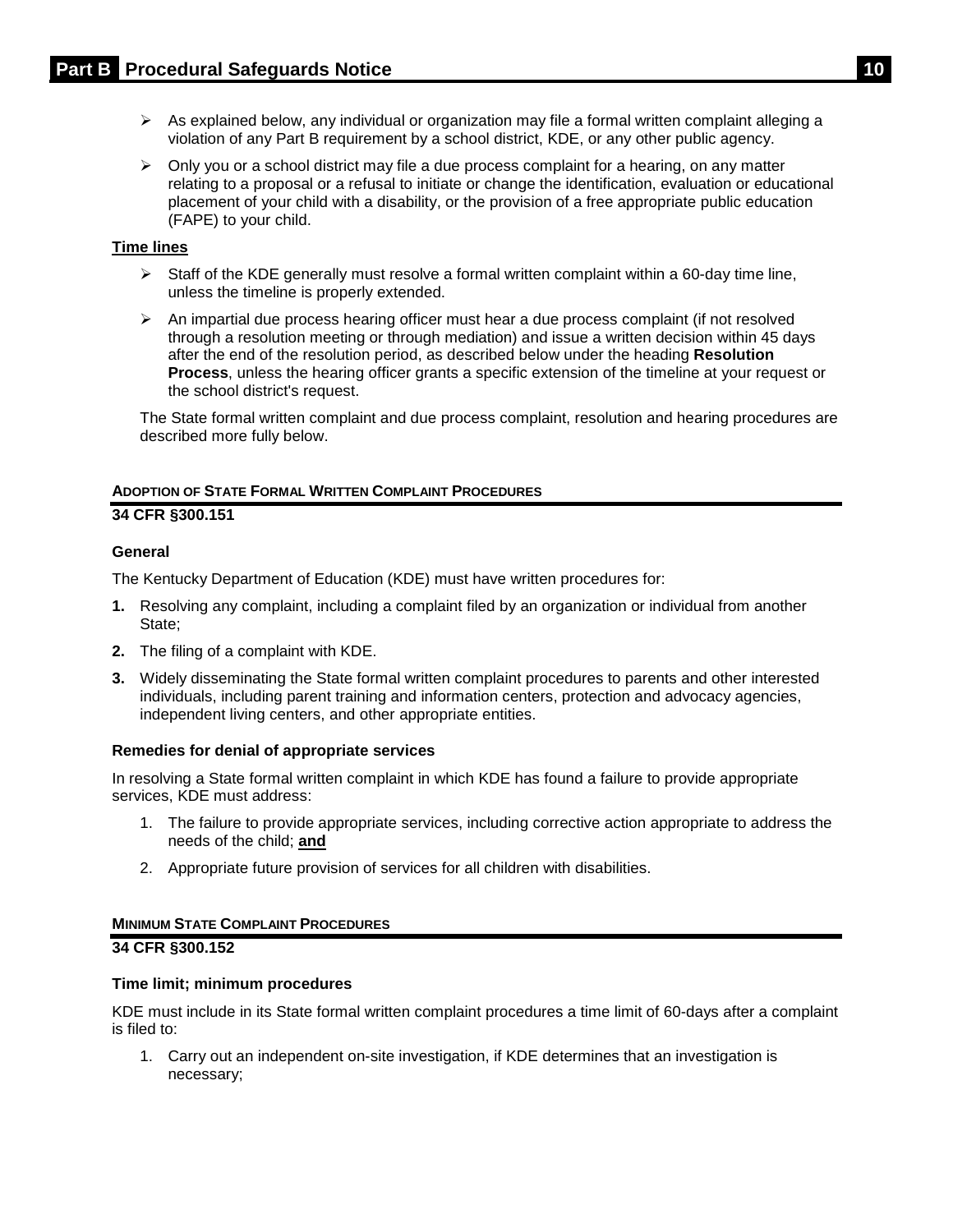- 2. Give the complainant the opportunity to submit additional information, either orally or in writing, about the allegations in the complaint;
- 3. Provide the school district or other public agency with the opportunity to respond to the complaint including, at the option of the agency,
	- (a) A proposal to resolve the complaint; **and**
	- (b) An opportunity for a parent who has filed a complaint and the agency to agree

voluntarily to engage in mediation;

- 4. Review all relevant information and make an independent determination as to whether the school district or other public agency is violating a requirement of Part B of the IDEA; **and**
- 5. Issue a written decision to the complainant that addresses each allegation in the complaint and contains:
	- (a) Findings of fact and conclusions; **and**
	- (b) The reasons for KDE's final decision.

## **Time extension; final decision; implementation**

KDE's formal written complaint procedures, described above, also must:

- 1. Permit an extension of the 60-day time line only if:
	- (a) Exceptional circumstances exist with respect to a particular complaint; **or**

(b) the parent and the school district or other public agency involved voluntarily agree to extend the time to resolve the matter through mediation or alternative means of dispute resolution.

- 2. Include procedures for effective implementation of KDE's final decision, if needed, including:
	- (a) Technical assistance activities;
	- (b) Negotiations; **and**
	- (c) Corrective actions to achieve compliance.

## **State complaints and due process hearings**

If a State formal written complaint is received that is also the subject of a due process hearing as described below under the heading, *Filing a Due Process Complaint*, or the formal written complaint contains multiple issues of which one or more are part of such a hearing, KDE must set aside the formal written complaint, or any part of it that is being addressed in the due process hearing, until the hearing is over. Any issue in the formal written complaint that is not a part of the due process hearing must be resolved using the time limit and procedures described above for formal written complaints.

If an issue raised in a formal written complaint has previously been decided in a due process hearing involving the same parties (you and the school district), then the due process hearing decision is binding on that issue. KDE must inform the complainant that the due process hearing decision is binding.

A formal written complaint alleging a school district's or other public agency's failure to implement a due process hearing decision must be resolved by KDE.

## <span id="page-13-0"></span>**FILING A (FORMAL WRITTEN) COMPLAINT**

## **34 CFR §300.153**

An organization or individual may file a signed, formal written complaint under the procedures described above.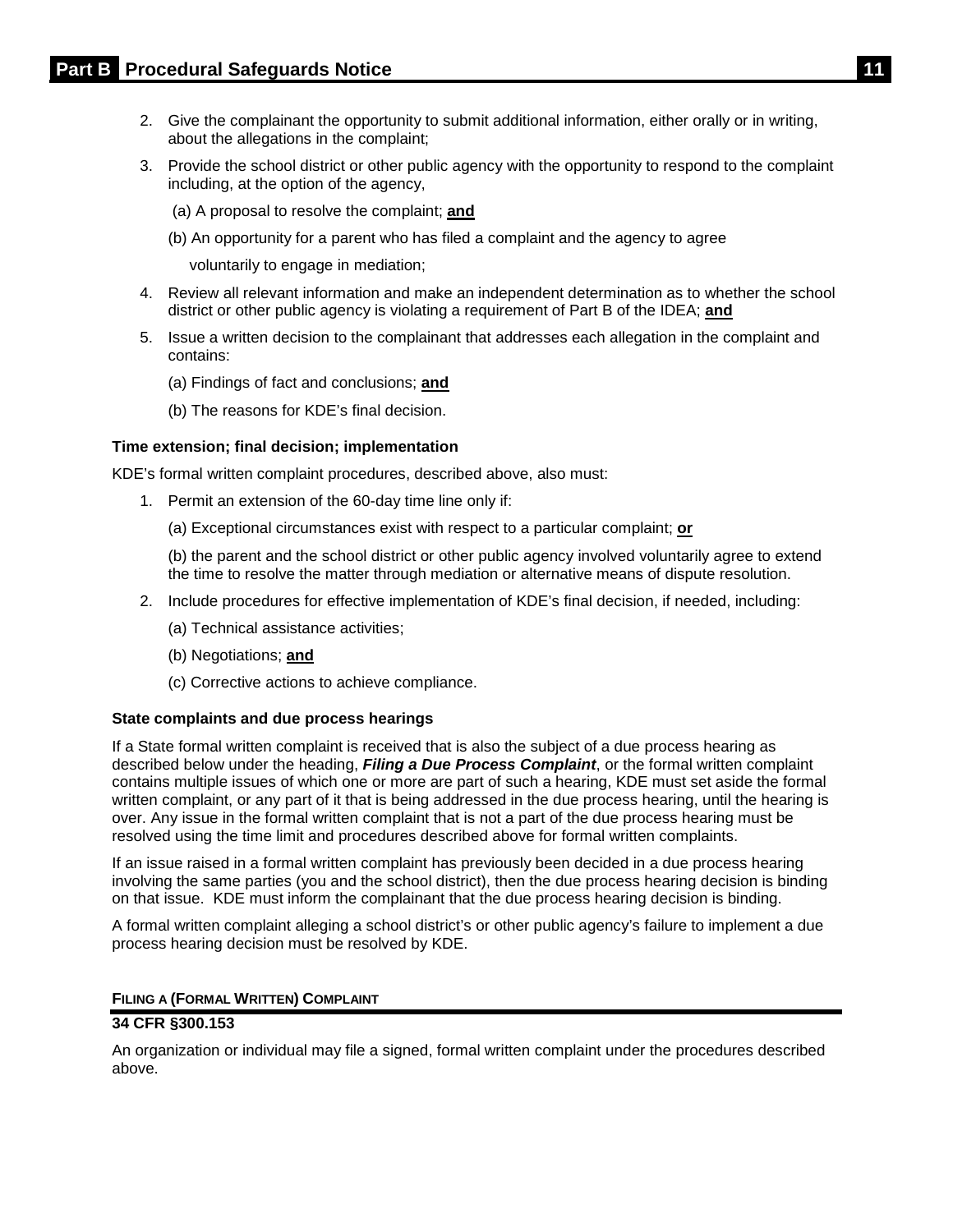The complaint must include:

- 1. A statement that a school district or other public agency has violated a requirement of Part B of the IDEA or its regulations;
- 2. The facts on which the statement is based;
- 3. The signature and contact information for the complainant; and
- 4. If alleging violations regarding a specific child:
	- (a) The name of the child and address of the residence of the child;
	- (b) The name of the school the child is attending;
	- (c) In the case of a homeless child or youth, available contact information for the child, and the name of the school the child is attending;
	- (d) A description of the nature of the problem of the child, including facts relating to the problem; **and**
	- (e) A proposed resolution of the problem to the extent known and available to the party filing the complaint at the time the complaint is filed.

The complaint must allege a violation that occurred not more than one year prior to the date that KDE receives the complaint, as described under the heading *Adoption of State Formal Written Complaint Procedures.*

The complaint shall be mailed to:

Director, Division of Learning Services Kentucky Department of Education 300 Sower Blvd., 5th Floor Frankfort, Kentucky 40601 502.564.4970

The party filing the formal written complaint must forward a copy of the complaint to the school district or other public agency serving the child at the same time the party files the complaint with KDE.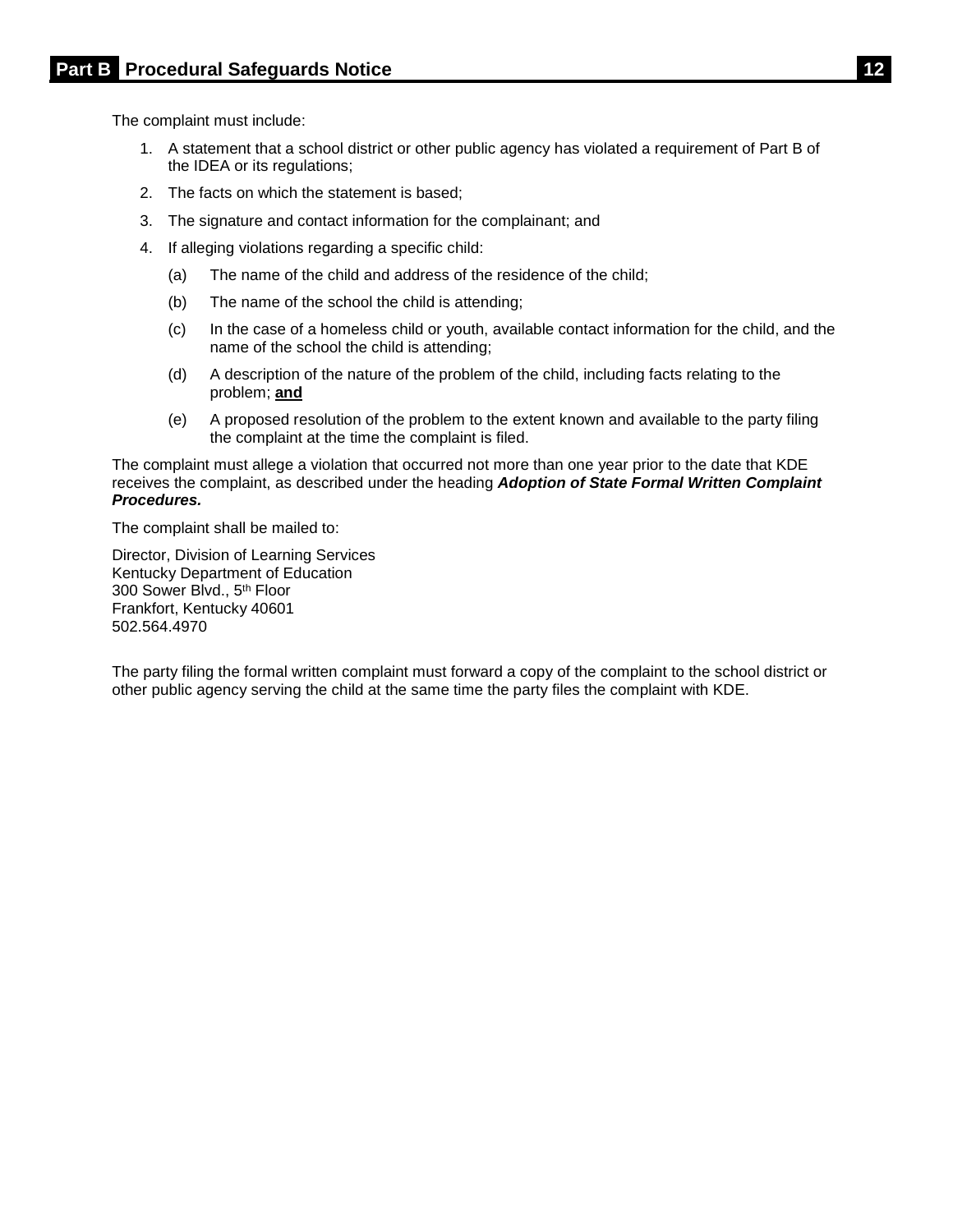## <span id="page-15-0"></span>**DUE PROCESS COMPLAINT PROCEDURES**

#### <span id="page-15-1"></span>**FILING A DUE PROCESS COMPLAINT (DUE PROCESS HEARING REQUEST)**

#### **34 CFR §300.507**

#### **General**

You or the school district may file a due process hearing request on any matter relating to a proposal or a refusal to initiate or change the identification, evaluation or educational placement of your child or the provision of a free appropriate public education (FAPE) to your child.

The hearing request must allege a violation that happened not more than three years before you or the school district knew or should have known about the alleged action that forms the basis of the due process complaint.

The above timeline does not apply to you if you could not file for a hearing within the timeline because:

- 1. The school district specifically misrepresented that it had resolved the issues identified in the complaint; **or**
- 2. The school district withheld information from you that it was required to provide you under Part B of the IDEA.

#### **Information for parents**

The school district must inform you of any free or low-cost legal and other relevant services available in the area if you request the information, **or** if you or the school district file a hearing request.

#### <span id="page-15-2"></span>**DUE PROCESS COMPLAINT (DUE PROCESS HEARING REQUEST)**

#### **34 CFR §300.508**

#### **General**

In order to request a hearing, you or the school district (or your attorney or the school district's attorney) must submit a due process complaint (hearing request) to the other party. The hearing request must contain all of the content listed below and must be kept confidential.

You or the school district, whichever one filed the hearing request, must also provide KDE with a copy of the request.

#### **Content of the complaint (hearing request)**

The due process complaint (hearing request) must include:

- 1. The name of the child;
- 2. The address of the child's residence;
- 3. The name of the child's school;
- 4. A description of the nature of the problem of the child relating to the proposed or refused action, including facts relating to the problem; **and**
- 5. A proposed resolution of the problem to the extent known and available to you or the school district at the time.
- 6. If the child is a homeless child or youth, the hearing request must contain the child's contact information and the name of the child's school;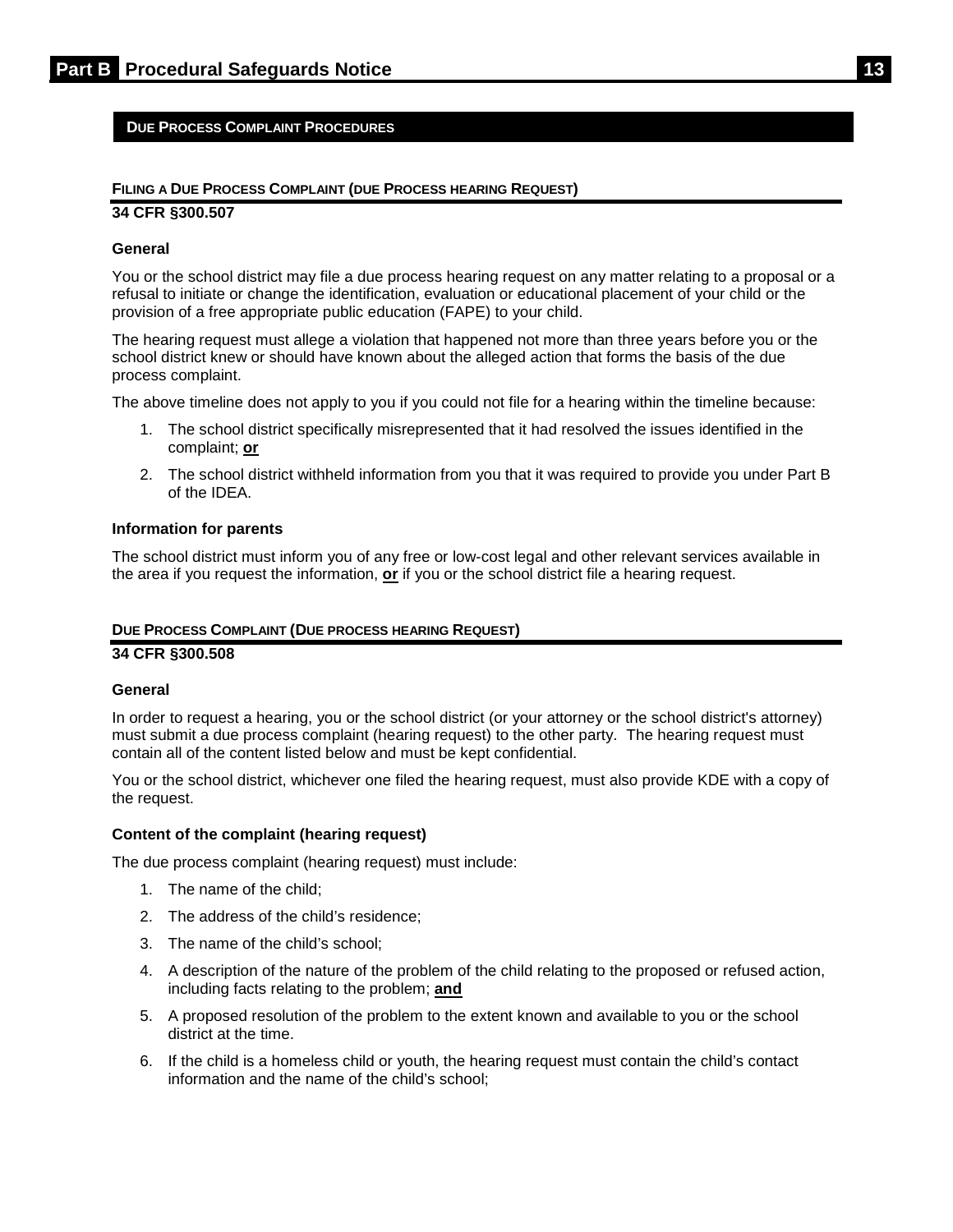The due process hearing request shall be mailed to:

Director, Division of Learning Services Kentucky Department of Education 300 Sower Blvd., 5<sup>th</sup> Floor Frankfort, Kentucky 40601 502.564.4970

## **Notice required before a hearing on a due process hearing request**

You or the school district may not have a due process hearing until you or the school district (or your attorney or the school district's attorney), files a due process hearing request that includes the information listed above.

## **Sufficiency of due process hearing request**

In order for a due process hearing to go forward, the hearing request must be considered sufficient. The party filing the hearing request may assume that the request contains all required information and is sufficient, unless the party receiving the due process complaint makes a written objection.

To make an objection, the receiving party must, within 15 calendar days of receiving the hearing request, send written notice to the hearing officer and the party that asked for the hearing. The receiving party's written objection must state that the due process hearing request does not contain the IDEA requirements for a hearing request as listed above.

Within five calendar days of receiving the written notice, the hearing officer must decide if the hearing request meets the requirements listed above. The hearing officer must notify you and the school district in writing immediately.

## **Complaint amendment**

You or the school district may make changes to the complaint only if:

- 1. The other party approves of the changes in writing and is given the chance to resolve the due process complaint through a resolution meeting, described below; **or**
- 2. By no later than five days before the due process hearing begins, the hearing officer grants permission for the changes.

If the party asking for the hearing (you or the school district) makes changes to the due process hearing request, the timelines for the resolution meeting (within 15 calendar days of receiving the complaint) and the time period for resolution (within 30 calendar days of receiving the complaint) start again on the date the amended complaint is filed.

## **Local educational agency (LEA) or school district response to a due process complaint (hearing request)**

If the school district has not sent a prior written notice to you, as described under the heading *Prior Written Notice*, regarding the subject matter contained in your hearing request, the district must send you a response within 10 calendar days of receiving the hearing request. The response must include:

- 1. An explanation of why the school district proposed or refused to take the action raised in the due process complaint;
- 2. A description of other options that your child's individualized education program (IEP) Team considered and the reasons why those options were rejected;
- 3. A description of each evaluation procedure, assessment, record, or report the school district used as the basis for the proposed or refused action; **and**
- 4. A description of the other factors that are relevant to the school district's proposed or refused action.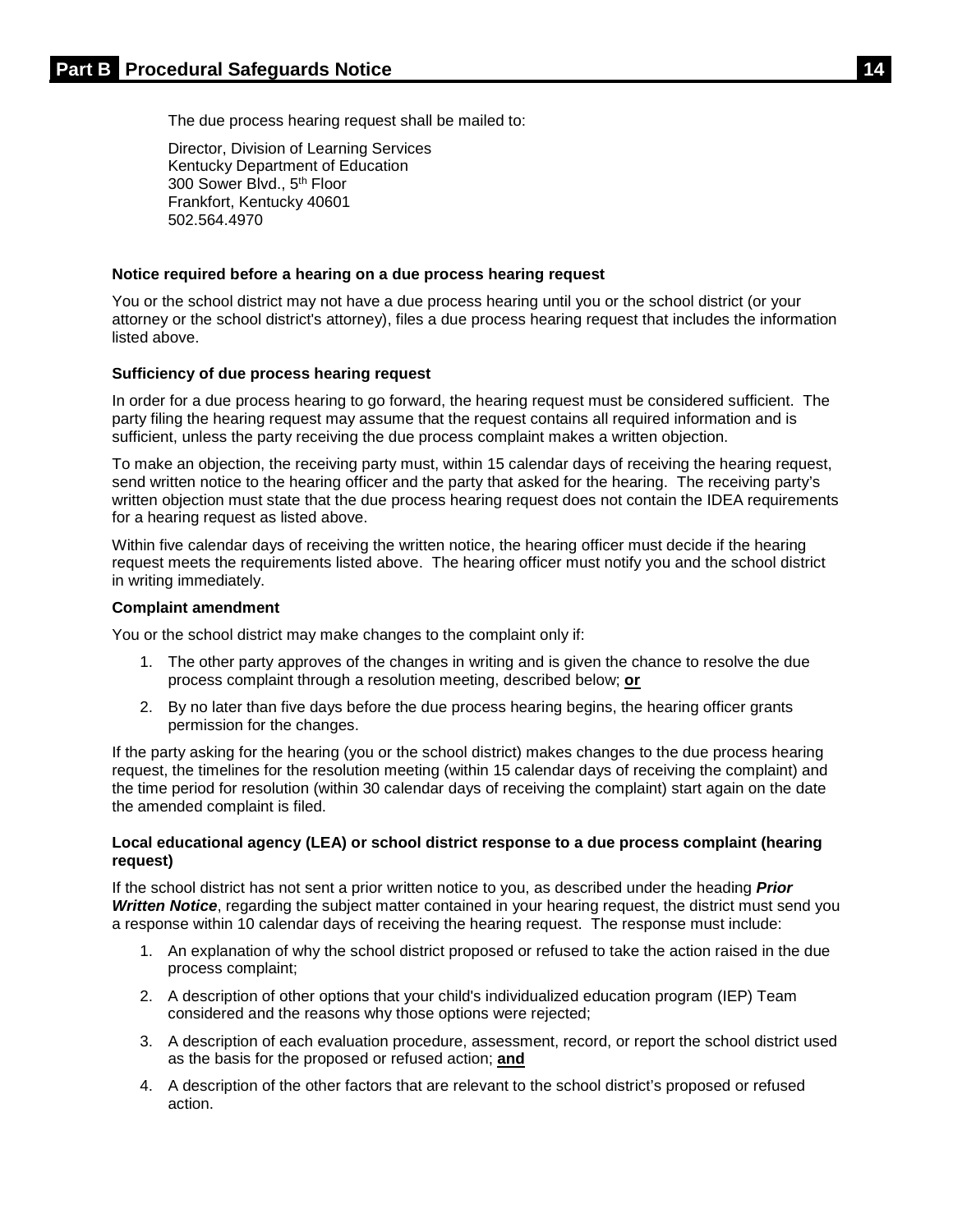Providing the information in items 1-4 above does not prevent the school district from asserting that your due process hearing request was insufficient.

## **Other party response to a due process complaint (hearing request)**

Except as stated immediately above, under *Local educational agency* **(***LEA) or school district response to a due process complaint (hearing request)*, the party receiving a hearing request must send the other party a response that specifically addresses the issues raised in the hearing request. The response must be sent within 10 calendar days of receiving the hearing request.

## <span id="page-17-0"></span>**MODEL FORMS**

## **34 CFR §300.509**

KDE must develop model forms to help you file a due process hearing request and a formal written complaint. However, you cannot be required to use these model forms. You can use the KDE form or another appropriate model form, so long as it contains the required information for filing a due process hearing request or a formal written complaint.

## <span id="page-17-1"></span>**MEDIATION**

## **34 CFR §300.506**

## **General**

The school district must have a process in place that allows you and the school district to resolve disagreements involving any matter under Part B of the IDEA, including matters arising prior to the filing of a due process hearing request. Thus, mediation is available to resolve disputes under IDEA, even if you have not requested a due process hearing as described under the heading, *Filing a Due Process Complaint (Due Process Hearing Request)*.

## **Requirements**

The procedures must ensure that the mediation process:

- 1. Is voluntary on your part and the school district's part;
- 2. Is not used to deny or delay your right to a due process hearing, or to deny any other rights you have under IDEA; **and**
- 3. Is conducted by a qualified and impartial mediator who is trained in effective mediation techniques.

KDE must have a list of people who are qualified mediators and know the laws and regulations relating to the provision of special education and related services. KDE must select mediators on a random, rotational, or other impartial basis.

KDE is responsible for the cost of the mediation process, including the costs of meetings.

Each meeting in the mediation process must be scheduled in a timely manner not to exceed sixty (60) days and held at a place that is convenient for you and the school district.

If you and the school district resolve a dispute through the mediation process, both parties must enter into a legally binding agreement that sets forth the resolution and that:

- 1. States that all discussions that happened during the mediation process will remain confidential and may not be used as evidence in any subsequent due process hearing or civil proceeding; **and**
- 2. Is signed by both you and a representative of the school district who has the authority to bind the school district.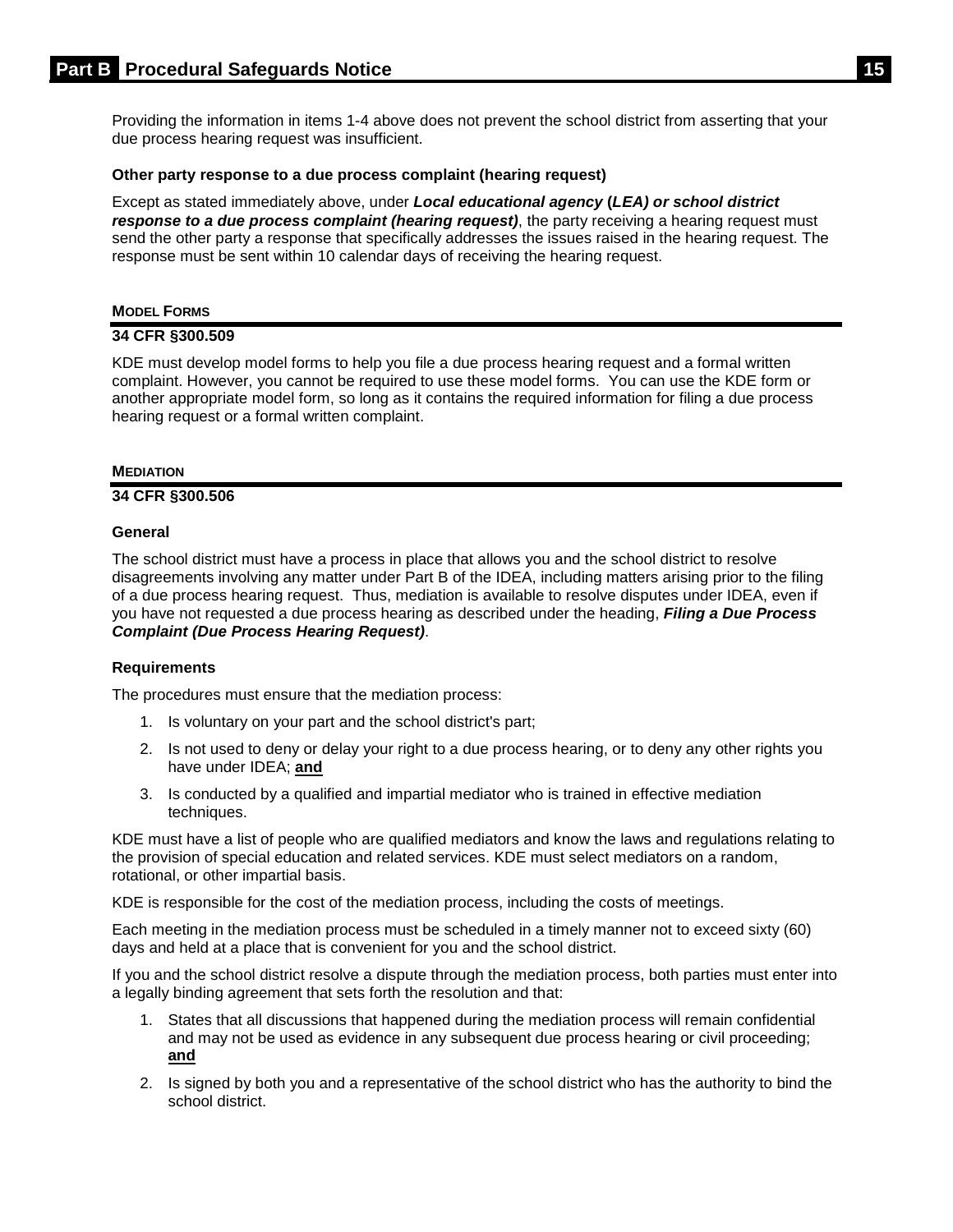A written, signed mediation agreement is enforceable in any State court of competent jurisdiction (a court that has the authority under Kentucky law to hear this type of case) or in a United States Federal district court.

Discussions that happened during the mediation process must be confidential. They cannot be used as evidence in any future due process hearing or civil proceeding of any Federal or State court.

## **Impartiality of mediator**

The mediator:

- 1. Shall not be an employee of KDE or the school district that is involved in the education or care of your child; **and**
- 2. Shall not have a personal or professional interest which conflicts with the mediator's objectivity.

A person who otherwise qualifies as a mediator is not an employee of KDE or a school district solely because he or she is paid by KDE or the district to serve as a mediator.

## <span id="page-18-0"></span>**THE CHILD'S PLACEMENT WHILE THE DUE PROCESS REQUEST AND HEARING ARE PENDING ("STAY-PUT" RULE) 34 CFR §300.518**

Except as provided below under the heading, *PROCEDURES WHEN DISCIPLINING CHILDREN WITH*  **DISABILITIES**, once a due process hearing request is sent to the other party, during the resolution process time period, and while waiting for the decision of any impartial due process hearing or court proceeding, unless you and the State or school district agree otherwise, your child must remain in his or her current educational placement.

If the due process hearing involves an application for initial admission to public school, your child, with your consent, must be placed in the regular public school program until the completion of all such proceedings.

If the due process hearing involves an application for initial services under IDEA for a child who is transitioning from First Steps to preschool and who is no longer eligible for First Steps services because the child has turned three, the school district is not required to provide the First Steps services that the child has been receiving. If the child is found eligible under IDEA for preschool services and you consent for the child to receive special education and related services for the first time, then, pending the outcome of any appeals, the school district must provide those special education and related services that are not in dispute (those which you and the school district both agree upon).

## <span id="page-18-1"></span>**RESOLUTION PROCESS**

## **34 CFR §300.510**

## **Resolution meeting**

Within 15 days of receiving notice of your due process complaint, and before the due process hearing begins, the school district must convene a meeting with you and the relevant member or members of the Admissions and Release Committee (ARC) who have specific knowledge of the facts identified in your due process hearing request. The meeting:

- 1. Must include a representative of the school district who has decision-making authority on behalf of the school district; **and**
- 2. May not include an attorney of the school district unless you are accompanied by an attorney.

You and the school district determine the relevant members of the ARC to attend the meeting.

The purpose of the meeting is for you to discuss your hearing request, and the facts that form the basis of the request, so that the school district has the opportunity to resolve the dispute.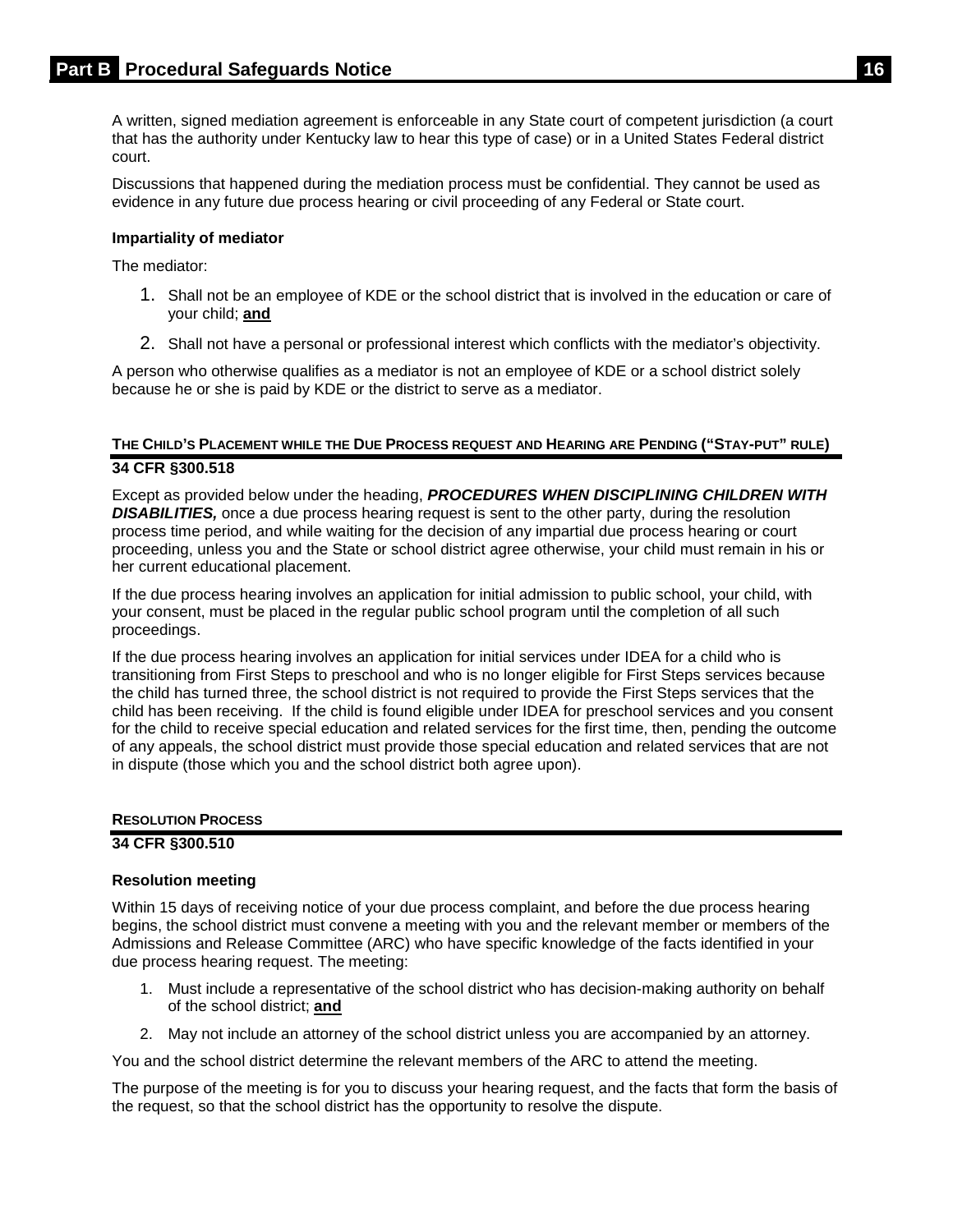The resolution meeting is not necessary if:

- 1. You and the school district agree in writing to waive the meeting; **or**
- 2. You and the school district agree to use the mediation process, as described under the heading *Mediation*.

## **Resolution period**

If the school district has not resolved the issues raised in your hearing request to your satisfaction within 30 days of the receipt of the hearing request (during the time period for the resolution process), the due process hearing may occur.

The 45-day time line for issuing a final decision begins at the expiration of the 30-day resolution period, with certain exceptions for adjustments made to the 30 day resolution period, as described below.

Except where you and the school district have both agreed to waive the resolution process or to use mediation, your failure to participate in the resolution meeting will delay the timelines for the resolution process and due process hearing until you agree to participate in a meeting.

If after making reasonable efforts and documenting such efforts, the school district is not able to obtain your participation in the resolution meeting, the school district may, at the end of the 30-day resolution period, request that a hearing officer dismiss your due process complaint. Documentation of the district's efforts must include a record of its attempts to arrange a mutually agreed upon time and place, such as:

- 1. Detailed records of telephone calls made or attempted and the results of those calls;
- 2. Copies of correspondence sent to you and any responses received; and
- 3. Detailed records of visits made to your home or place of employment and the results of those visits.

If the school district fails to hold the resolution meeting within 15 days of receiving notice of your hearing request **or** fails to participate in the resolution meeting, you may ask a hearing officer to order that the 45 day timeline for the due process hearing begin.

## **Adjustments to the 30-day resolution period**

If you and the school district agree in writing to waive the resolution meeting, then the 45-day timeline for the due process hearing starts the next day.

After the start of mediation or the resolution meeting and before the end of the 30-day resolution period, if you and the school district agree in writing that no agreement is possible, then the 45-day time line for the due process hearing starts the next day.

If you and the school district agree to use the mediation process, at the end of the 30-day resolution period, both parties can agree in writing to continue the mediation until an agreement is reached. However, if either you or the school district withdraws from the mediation process, then the 45-day time line for the due process hearing starts the next day.

## **Written settlement agreement**

If a resolution to the dispute is reached at the resolution meeting, you and the school district must enter into a legally binding agreement that is:

- 1. Signed by you and a representative of the school district who has the authority to bind the school district; **and**
- 2. Enforceable in any State court of competent jurisdiction (a court that has the authority under Kentucky law to hear this type of case) or in a United States Federal district court.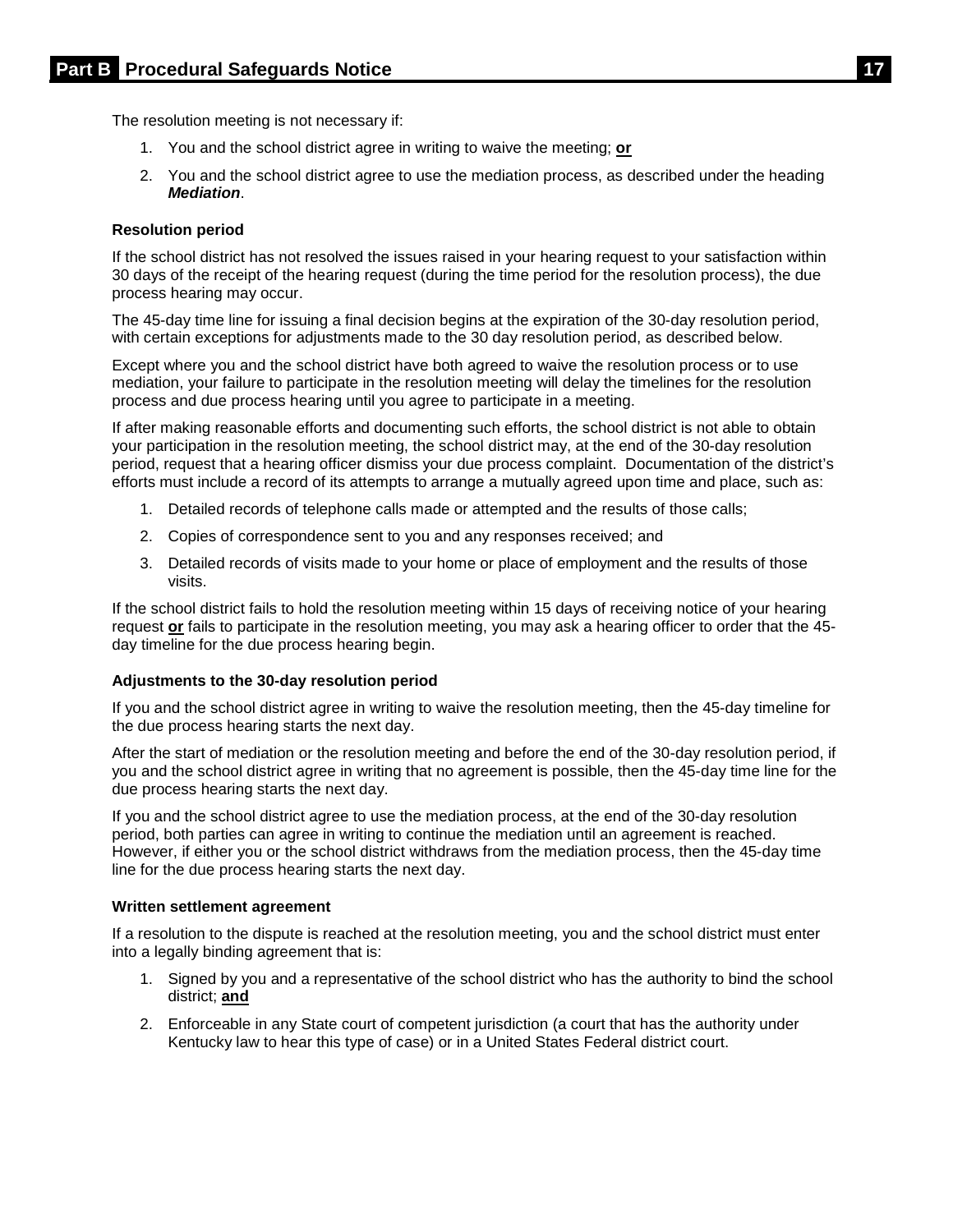## **Agreement review period**

If you and the school district enter into an agreement as a result of a resolution meeting, either party (you or the school district) may void the agreement within 3 business days of the time that both you and the school district signed the agreement.

## <span id="page-20-0"></span>**DEFINITIONS - DAY; BUSINESS DAY**

## **34 CFR §300.11**

*Day* means calendar day*,* unless otherwise indicated as business day or school day.

*Business day* means Monday through Friday, except for Federal and State holidays (unless holidays are specifically included in the definition of business day).

## <span id="page-20-1"></span>**HEARINGS ON DUE PROCESS COMPLAINTS/ HEARING REQUESTS**

## <span id="page-20-2"></span>**IMPARTIAL DUE PROCESS HEARING**

#### **34 CFR §300.511**

## **General**

Whenever a due process hearing request is filed, you or the school district involved in the dispute must have an opportunity for an impartial due process hearing, as described in the *Due Process Complaint/ Hearing Request* and *Resolution Process* sections.

#### **Impartial hearing officer**

At a minimum, a hearing officer:

- 1. Must not be an employee of KDE or the school district that is involved in the education or care of the child. However, a person is not an employee of the agency solely because he/she is paid by the agency to serve as a hearing officer;
- 2. Must not have a personal or professional interest that conflicts with the hearing officer's objectivity in the hearing;
- 3. Must be knowledgeable and understand the provisions of the IDEA, and Federal and State regulations pertaining to the IDEA, and legal interpretations of the IDEA by Federal and State courts; **and**
- 4. Must have the knowledge and ability to conduct hearings, and to make and write decisions, consistent with appropriate, standard legal practice.

Each school district must keep a list of those persons who serve as hearing officers that includes a statement of the qualifications of each hearing officer.

## **Subject matter of due process hearing**

The party (you or the school district) that requests the due process hearing may not raise issues at the due process hearing that were not addressed in the due process complaint, unless the other party agrees.

## **Timeline for requesting a hearing**

You or the school district must request an impartial hearing on a due process complaint within three years of the date you or the school district knew or should have known about the issue addressed in the complaint.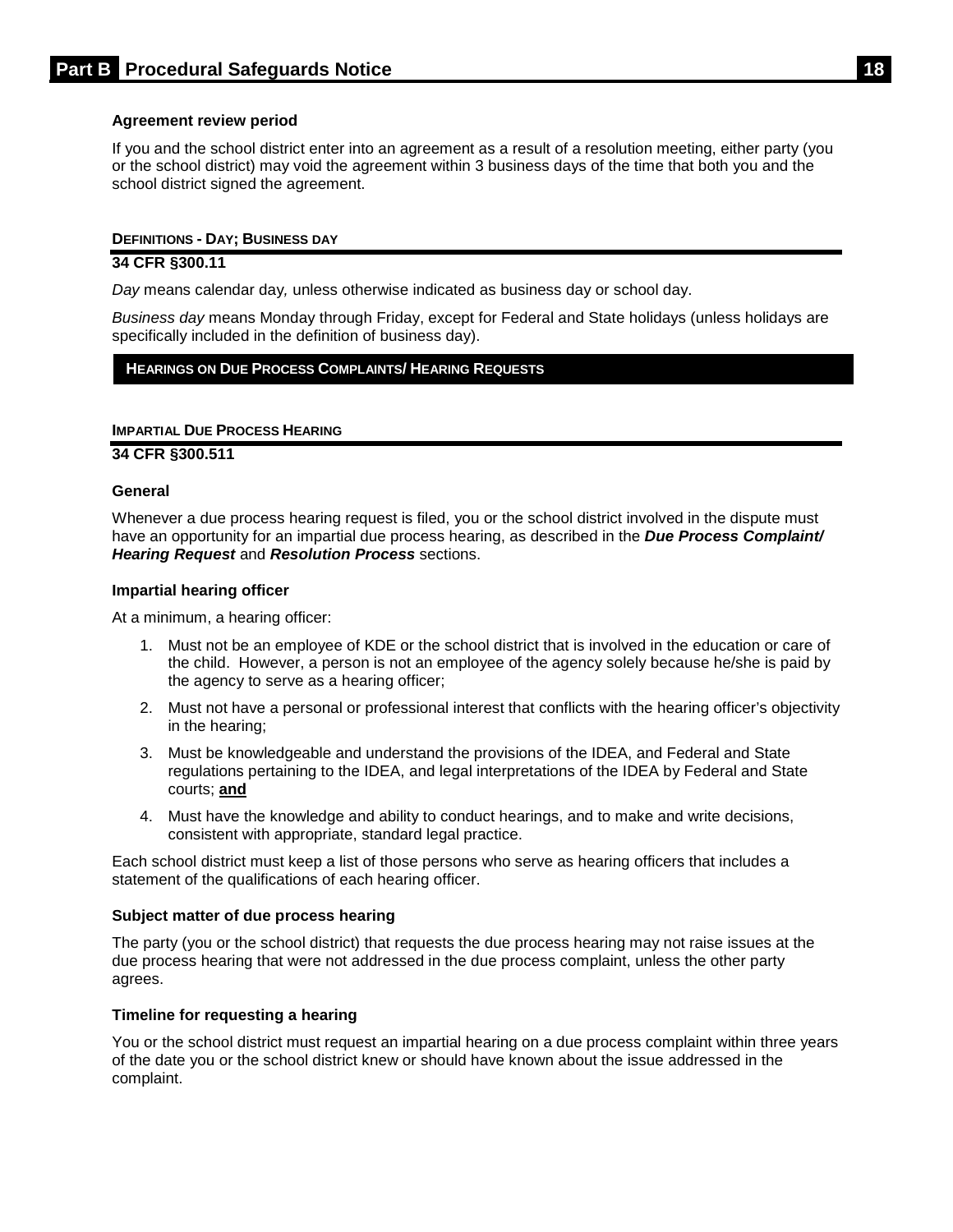## **Exceptions to the timeline**

The three year timeline does not apply to you if you could not file a due process complaint because: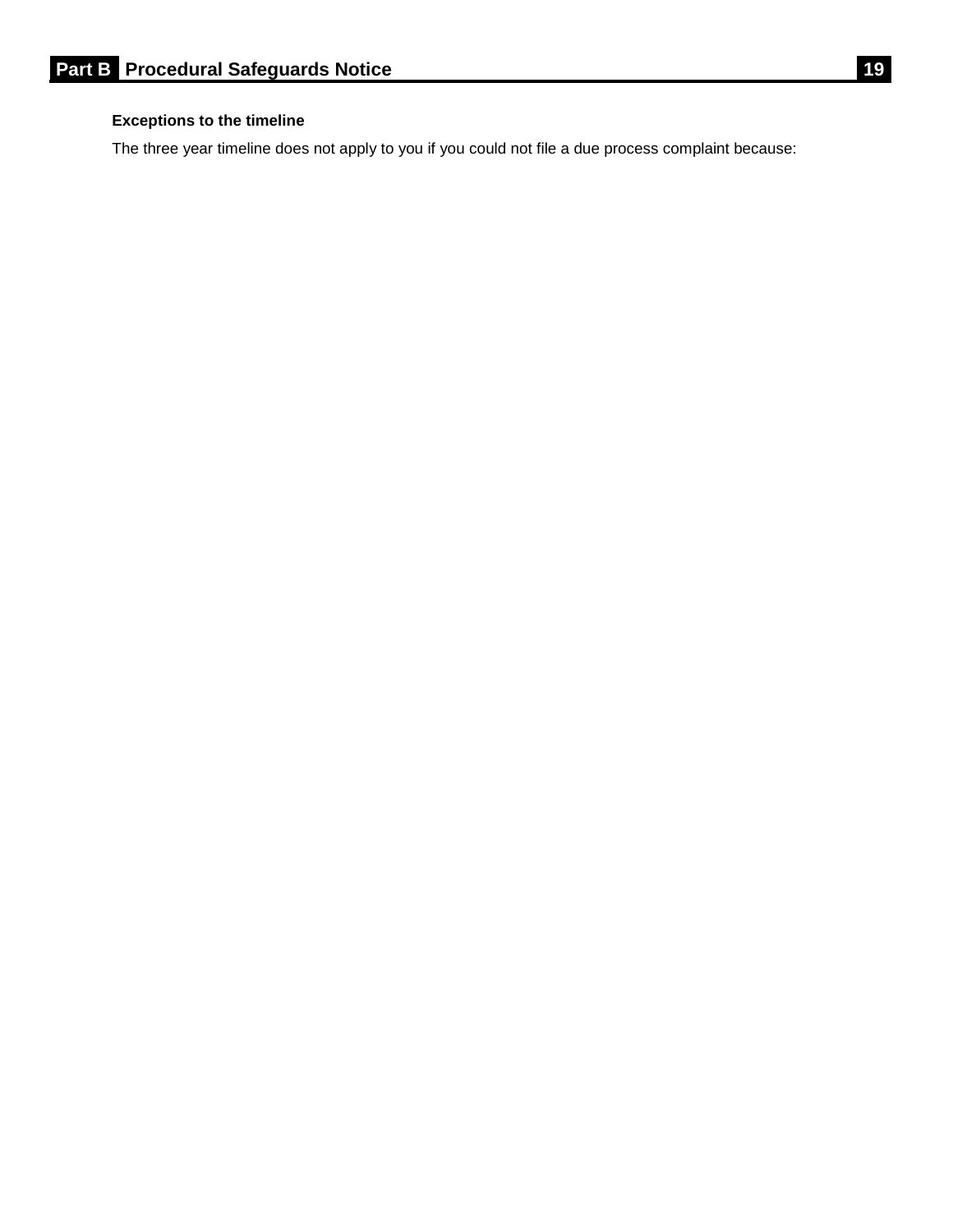- 1. The school district did not provide you with prior written notice or the procedural safeguards notice; **or**
- 2. The school district specifically misrepresented that it had resolved the problem or issue that you are raising in your complaint; **or**
- 3. The school district withheld information from you that was relevant to the hearing issues.

## <span id="page-22-0"></span>**HEARING RIGHTS**

## **34 CFR §300.512**

## **General**

Any party to a due process hearing (including a hearing relating to disciplinary procedures) or an appeal, as described under the sub-heading *Appeal of decisions; impartial review* has the right to:

- 1. Be accompanied and advised by a lawyer and/or persons with special knowledge or training regarding the problems of children with disabilities;
- 2. Present evidence and confront, cross-examine, and require the attendance of witnesses;
- 3. Prohibit the introduction of any evidence at the hearing that has not been disclosed to the other party at least five business days before the hearing;
- 4. Obtain a written, or, at your option, electronic, word-for-word record of the hearing; **and**
- 5. Obtain written, or, at your option, electronic findings of fact and decisions.

## **Additional disclosure of information**

At least five business days prior to a due process hearing, you and the school district must disclose to each other all evaluations completed by that date and recommendations based on those evaluations that you or the school district intend to use at the hearing.

A hearing officer may prevent any party that fails to comply with this requirement from introducing the relevant evaluation or recommendation at the hearing without the consent of the other party.

## **Parental rights at hearings**

You must be given the right to:

- 1. Have your child present;
- 2. Open the hearing to the public; **and**
- 3. Have the record of the hearing, the findings of fact and decisions provided to you at no cost.

## <span id="page-22-1"></span>**HEARING DECISIONS**

## **34 CFR §300.513**

## **Decision of hearing officer**

A hearing officer's decision on whether your child received a free appropriate public education (FAPE) must be based on substantive grounds.

In matters alleging a procedural violation, a hearing officer may find that your child did not receive FAPE only if the procedural inadequacies:

- 1. Interfered with your child's right to a free appropriate public education (FAPE);
- 2. Significantly interfered with your opportunity to participate in the decision-making process regarding the provision of a free appropriate public education (FAPE) to your child; **or**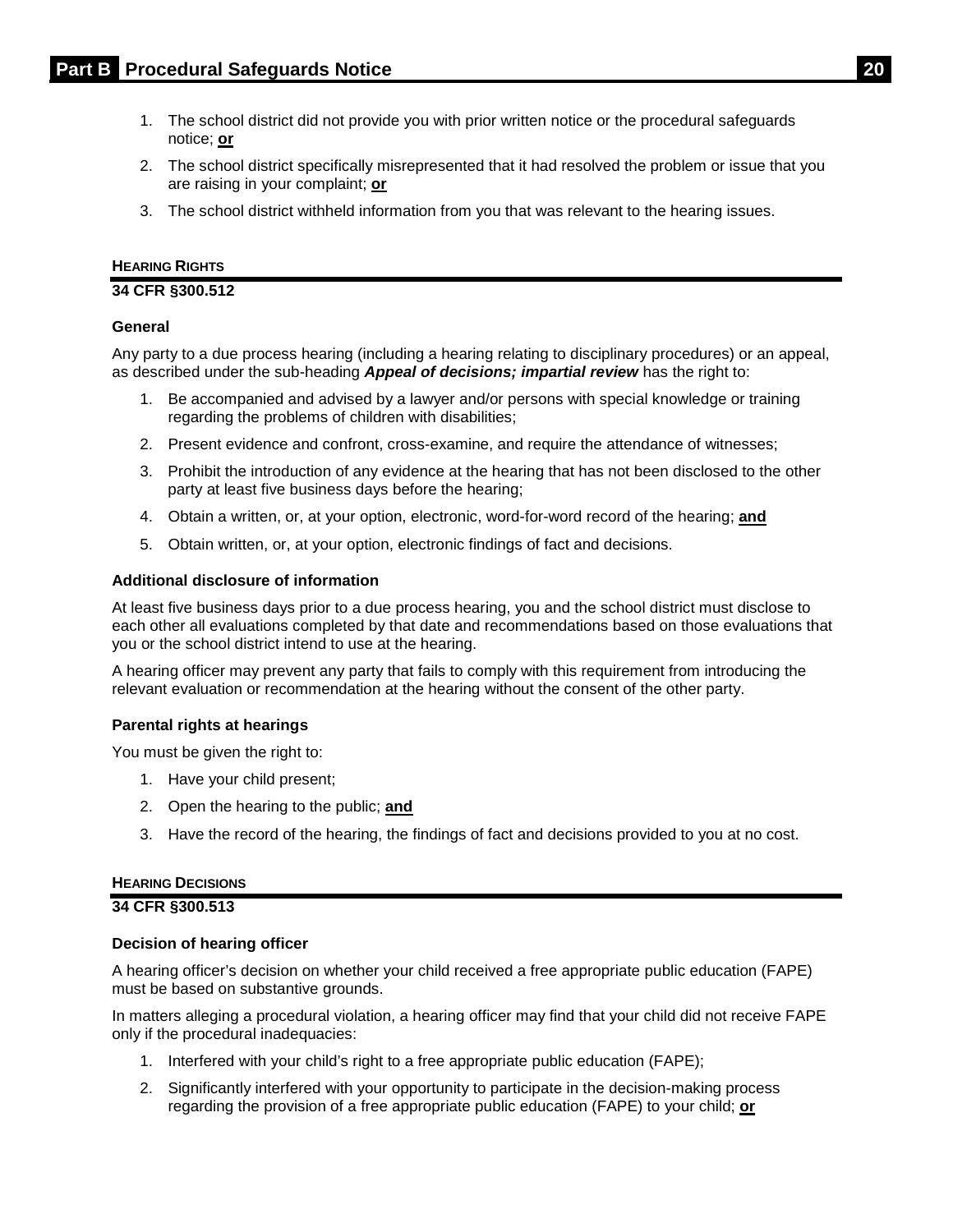3. Caused a deprivation of an educational benefit.

## **Construction clause**

None of the provisions described above can be interpreted to prevent a hearing officer from ordering a school district to comply with the requirements in the procedural safeguards section of the Federal regulations under Part B of the IDEA (34 CFR §§300.500 through 300.536).

None of the provisions under the headings: *Filing a Due Process Complaint/ Hearing Request; Due Process Complaint/Hearing Request; Model Forms; Resolution Process; Impartial Due Process Hearing; Hearing Rights; and Hearing Decisions* (34 CFR §§300.507 through 300.513), can affect your right to file an appeal of the due process hearing decision with KDE.

## **Separate request for a due process hearing**

Nothing in the procedural safeguards section of the Federal regulations under Part B of the IDEA (34 CFR §§300.500 through 300.536) can be interpreted to prevent you from filing a separate due process complaint on an issue separate from a due process complaint already filed.

## **Findings and decision to advisory panel and general public**

KDE, after deleting any personally identifiable information, must:

- 1. Provide the findings and decisions in the due process hearing or appeal to the State special education advisory panel; **and**
- 2. Make those findings and decisions available to the public.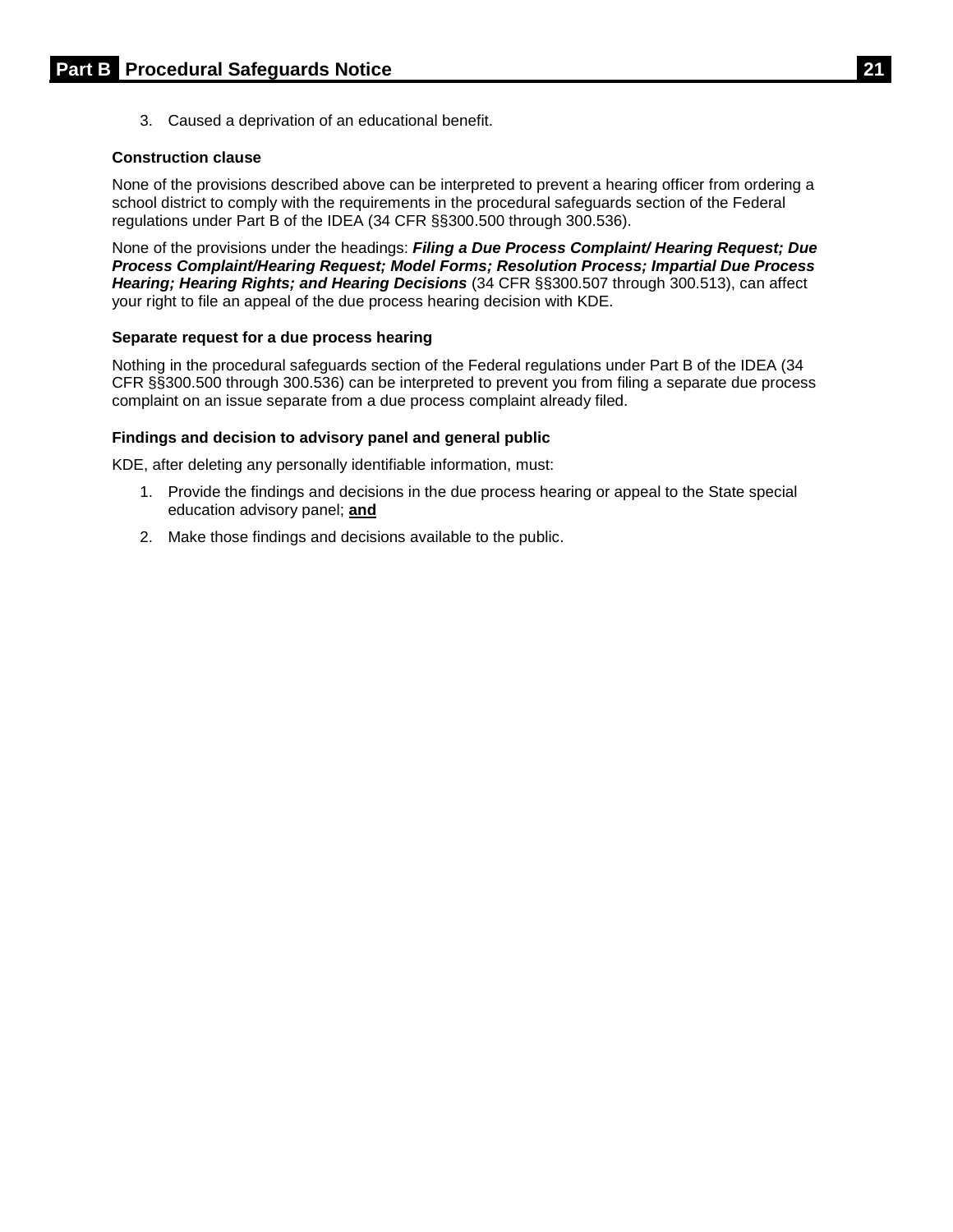## <span id="page-24-1"></span><span id="page-24-0"></span>**APPEALS**

#### **FINALITY OF DECISION; APPEAL; IMPARTIAL REVIEW**

#### **34 CFR §300.514**

## **Finality of hearing decision**

A decision made in a due process hearing (including a hearing relating to disciplinary procedures) is final, except that any party involved in the hearing (you or the school district) may appeal the decision to KDE's Exceptional Children Appeals Board (ECAB)

## **Appeal of decisions; impartial review**

If a party (you or the school district) disagree with the hearing officer's findings and decision, an appeal may be brought to the ECAB.

If there is an appeal, the ECAB must conduct an impartial review of the findings and decision appealed. The ECAB members conducting the review must:

- 1. Examine the entire hearing record;
- 2. Ensure that the procedures at the hearing were consistent with the requirements of due process;
- 3. Seek additional evidence if necessary. If a hearing is held to receive additional evidence, the hearing rights described above under the heading *Hearing Rights* apply;
- 4. Give the parties an opportunity for oral or written argument, or both, at the discretion of the reviewing official;
- 5. Make an independent decision on completion of the review; **and**
- 6. Give you and the school district a copy of the written, or, at your option, electronic findings of fact and decisions.

## **Findings and decision to advisory panel and general public**

KDE, after deleting any personally identifiable information, must:

- 1. Provide the findings and decisions of the appeal to the State special education advisory panel; **and**
- 2. Make those findings and decisions available to the public.

## **Finality of review decision**

The decision made by the ECAB is final unless you or the school district brings a civil action, as described below.

## <span id="page-24-2"></span>**TIMELINES AND CONVENIENCE OF HEARINGS AND REVIEWS**

## **34 CFR §300.515**

KDE must ensure that not later than 45 days after the expiration of the 30-day period for resolution meetings **or**, as described under the sub-heading *Adjustments to the 30-day resolution period,* not later than 45 days after the expiration of the adjusted time period:

- 1. A final decision is reached in the hearing; **and**
- 2. A copy of the decision is mailed to you and the school district.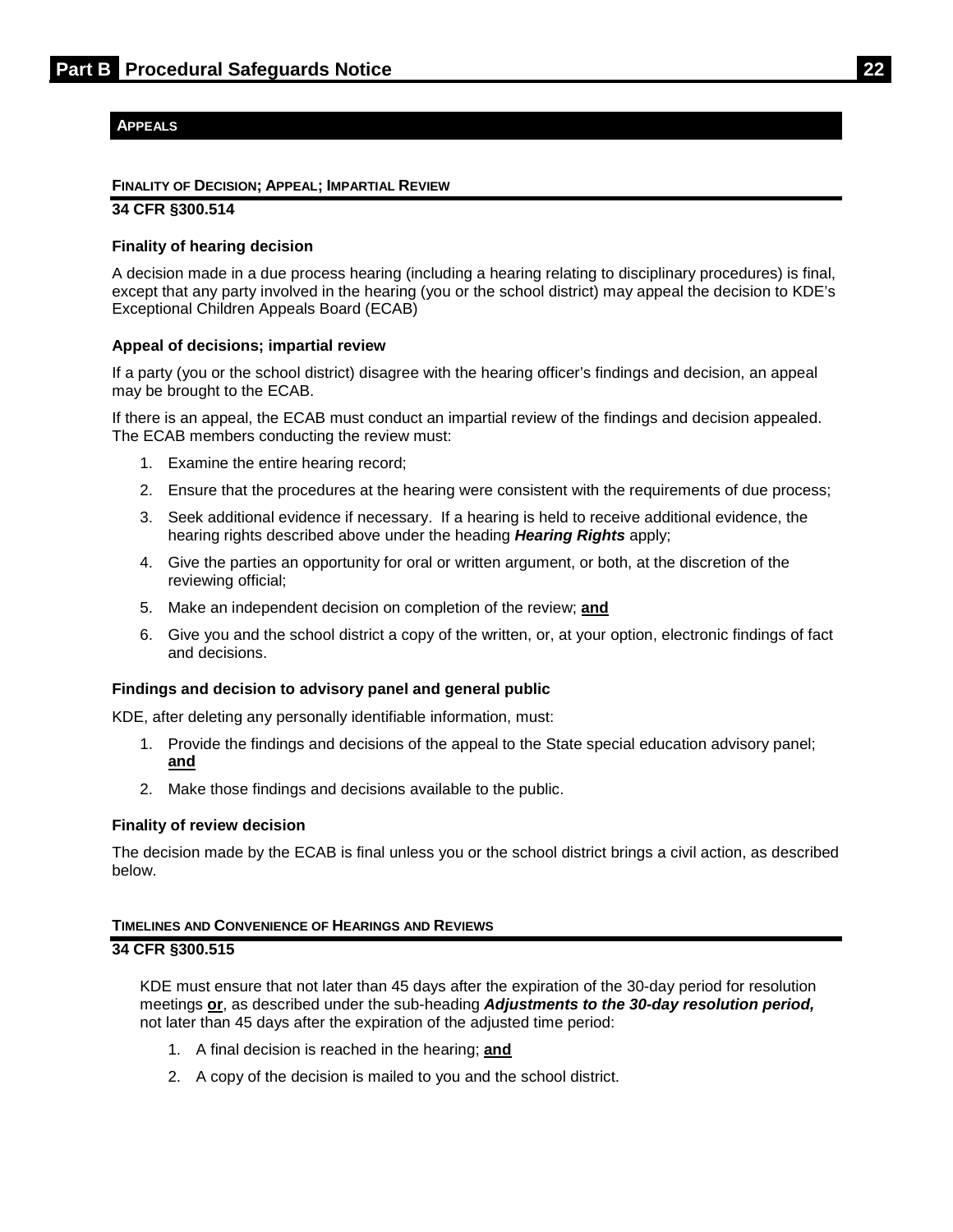KDE must also ensure that not later than 30 days after the receipt of a request for review of the hearing decision:

- 1. A final decision is reached in the review; **and**
- 2. A copy of the decision is mailed to you and the school district.

A hearing officer may grant specific extensions of time beyond the periods described above (45 days for a hearing decision and 30 days for a review decision) if you or the school district make a request for a specific extension of the timeline.

Each hearing and review involving oral arguments must be conducted at a time and place that is reasonably convenient to you and your child.

## <span id="page-25-0"></span>**CIVIL ACTIONS, INCLUDING THE TIME PERIOD IN WHICH TO FILE THOSE ACTIONS**

## **34 CFR §300.516**

## **General**

Any party (you or the school district) who does not agree with the findings and decision of the Exceptional Children Appeals Board (ECAB) has the right to bring a civil action with respect to the matter that was the subject of the due process hearing (including a hearing relating to disciplinary procedures). The action may be brought in a State court of competent jurisdiction (a court that has the authority under Kentucky law to hear this type of case) or in a United States Federal district court without regard to the amount in dispute.

## **Time limitation**

The party (you or the school district) bringing the action shall have 30 days from the date of the decision of the ECAB to file a civil action in court.

## **Additional procedures**

In any civil action, the court:

- 1. Receives the records of the administrative proceedings;
- 2. Hears additional evidence at your request or at the school district's request; **and**
- 3. Bases its decision on the preponderance of the evidence and grants the relief that the court determines to be appropriate.

## **Jurisdiction of Federal district courts**

The Federal district courts of the United States have authority to rule on actions brought under Part B of the IDEA without regard to the amount in dispute.

## **Rule of construction**

Nothing in Part B of the IDEA restricts or limits the rights, procedures, and remedies available under the U.S. Constitution, the Americans with Disabilities Act of 1990, Title V of the Rehabilitation Act of 1973 (Section 504), or other Federal laws protecting the rights of children with disabilities, except that before the filing of a civil action under these laws seeking relief that is also available under Part B of the IDEA, the due process procedures described above must be exhausted to the same extent as would be required if the party filed the action under Part B of the IDEA. This means that you may have remedies available under other laws that overlap with those available under the IDEA, but in general, to obtain relief under those other laws, you must first use the available administrative remedies under the IDEA (i.e., the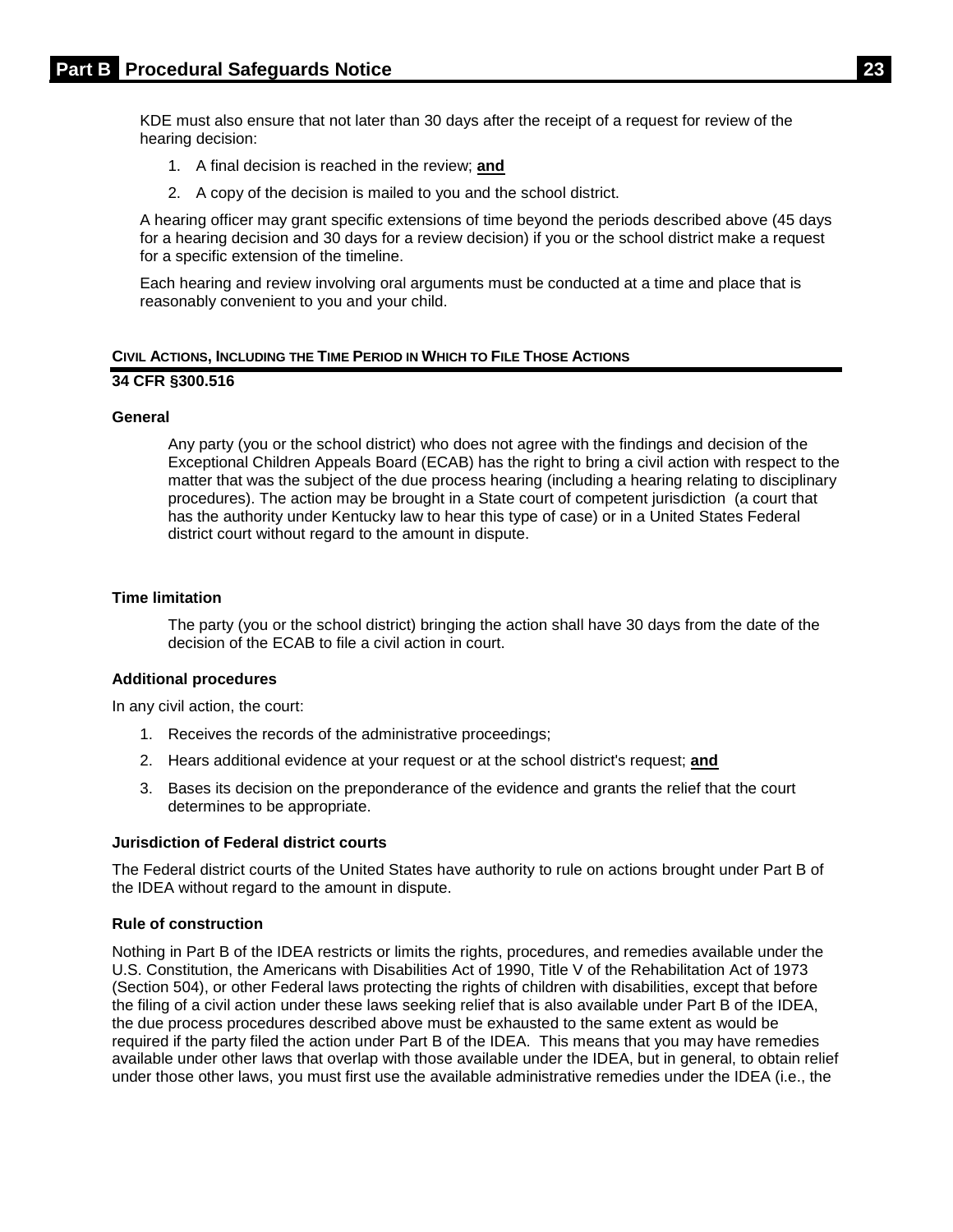due process hearing request, resolution meeting, and impartial due process hearing procedures) before going directly into court.

## <span id="page-26-0"></span>**ATTORNEYS' FEES**

## **34 CFR §300.517**

## **General**

In any action or proceeding brought under Part B of the IDEA, if you prevail, the court, in its discretion, may award reasonable attorneys' fees as part of the costs to you.

In any action or proceeding brought under Part B of the IDEA, the court, in its discretion, may award reasonable attorneys' fees as part of the costs to a prevailing school district or KDE, to be paid by your attorney, if the attorney: (a) filed a complaint or court case that the court finds is frivolous, unreasonable, or without foundation; **or** (b) continued to litigate after the litigation clearly became frivolous, unreasonable, or without foundation; **or**

In any action or proceeding brought under Part B of the IDEA, the court, in its discretion, may award reasonable attorneys' fees as part of the costs to a prevailing school district or KDE, to be paid by you or your attorney, if your request for a due process hearing or later court case was presented for any improper purpose, such as to harass, to cause unnecessary delay, or to unnecessarily increase the cost of the action or proceeding.

## **Award of fees**

A court awards reasonable attorneys' fees as follows:

- 1. Fees must be based on rates prevailing in the community in which the action or hearing arose for the kind and quality of services furnished. No bonus or multiplier may be used in calculating the fees awarded.
- 2. Fees may not be awarded and related costs may not be reimbursed in any action or proceeding under Part B of the IDEA for services performed after a written offer of settlement to you if:
	- a. The offer is made within the time prescribed by Rule 68 of the Federal Rules of Civil Procedure or, in the case of a due process hearing or State-level review, at any time more than 10 days before the proceeding begins;
	- b. The offer is not accepted within 10 days; **and**
	- c. The court or administrative hearing officer finds that the relief finally obtained by you is not more favorable to you than the offer of settlement.

Despite these restrictions, an award of attorneys' fees and related costs may be made to you if you prevail and you were substantially justified in rejecting the settlement offer.

- 3. Fees may not be awarded relating to any meeting of the Admissions and Release Committee (ARC) unless the meeting is held as a result of an administrative proceeding or court action.
- 4. Fees also may not be awarded for a mediation as described under the heading *Mediation.*
- 5. A resolution meeting, as described under the heading *Resolution meeting*, is not considered a meeting convened as a result of an administrative hearing or court action, and also is not considered an administrative hearing or court action for purposes of these attorneys' fees provisions.

The court reduces, as appropriate, the amount of the attorneys' fees awarded under Part B of the IDEA, if the court finds that:

1. You, or your attorney, during the course of the action or proceeding, unreasonably delayed the final resolution of the dispute;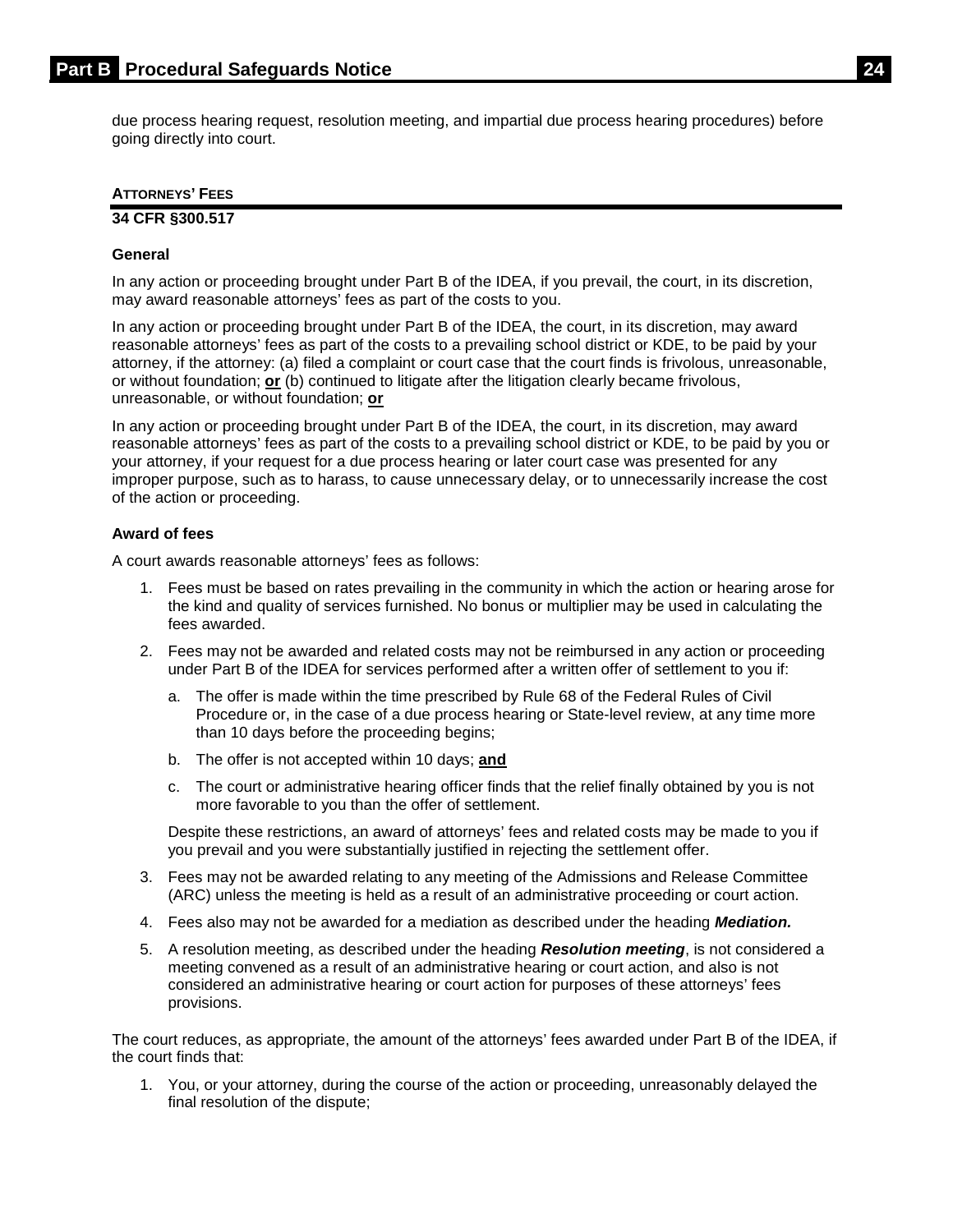- 2. The amount of the attorneys' fees otherwise authorized to be awarded unreasonably exceeds the hourly rate prevailing in the community for similar services by attorneys of reasonably similar skill, reputation, and experience;
- 3. The time spent and legal services furnished were excessive considering the nature of the action or proceeding; **or**
- 4. The attorney representing you did not provide to the school district the appropriate information in the due process request notice as described under the heading, *Due Process Complaint/ Hearing Request*.

However, the court may not reduce fees if the court finds that the school district or KDE unreasonably delayed the final resolution of the action or proceeding or there was a violation under the procedural safeguards provisions of Part B of the IDEA.

<span id="page-27-0"></span>**PROCEDURES WHEN DISCIPLINING CHILDREN WITH DISABILITIES**

## <span id="page-27-1"></span>**AUTHORITY OF SCHOOL PERSONNEL**

## **34 CFR §300.530**

## **Case-by-case determination**

School personnel may consider any unique circumstances on a case-by-case basis, when determining whether a change of placement, made in accordance with the following requirements related to discipline, is appropriate for a child with a disability who violates a school code of student conduct.

## **General**

## **The following provisions apply, unless a shorter time period is set forth in the district's policies and procedures**.

To the extent that they also take such action for children without disabilities, school personnel may, for not more than **10 school days** in a row, remove a child with a disability who violates a code of student conduct from his or her current placement. The child may be removed to;

- an appropriate interim alternative educational setting (which must be determined by the child's Admissions and Release Committee (ARC),
- another setting, or
- suspension.

School personnel may also impose additional removals of the child of not more than **10 school days** in a row in that same school year for separate incidents of misconduct, as long as those removals do not constitute a change of placement. (For the definition of *Change of Placement Because of Disciplinary Removals,* see below).

Once a child with a disability has been removed from his or her current placement for a total of **10 school days** in the same school year, the school district must, during any subsequent days of removal in that school year, provide services to the extent required. (See explanation below, under the sub-heading, **Services**.

## **Additional authority**

If the behavior that violated the student code of conduct was not a manifestation of the child's disability (see *Manifestation determination*, below) and the disciplinary change of placement would exceed **10 school days** in a row, school personnel may apply the disciplinary procedures to that child with a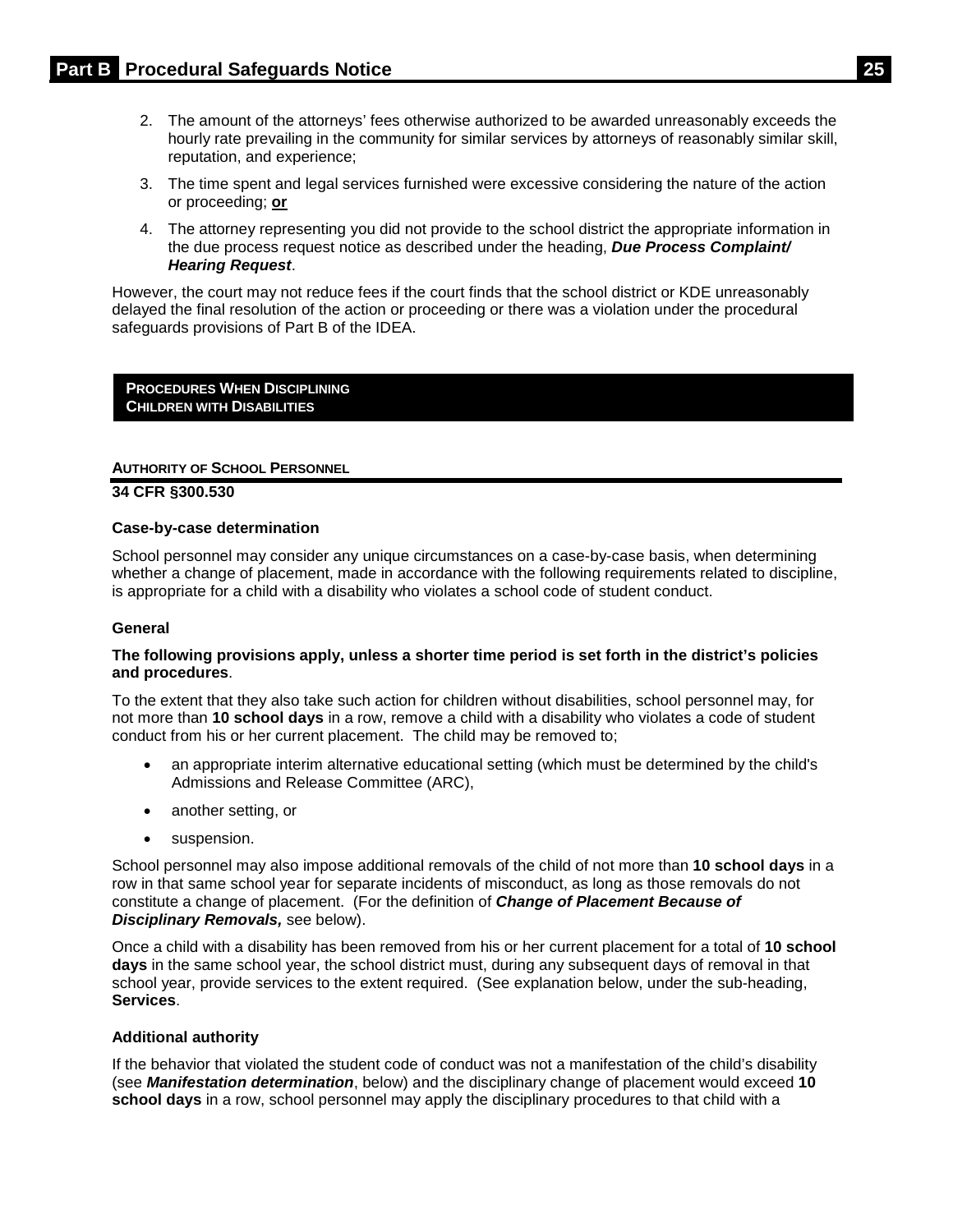disability in the same manner and for the same duration as it would to children without disabilities, except that the school must provide services to that child as described below under *Services*. The child's ARC determines the interim alternative educational setting for such services.

In no event shall the school district terminate educational services to students with disabilities who have been expelled.

## **Services**

The services that must be provided to a child with a disability who has been removed from the child's current placement may be provided in an interim alternative educational setting.

A school district is only required to provide services to a child with a disability who has been removed from his or her current placement for **10 school days or less** in that school year, if it provides services to a child without disabilities who has been similarly removed.

A child with a disability who is removed from the child's current placement for **more than 10 school days** must:

- 1. Continue to receive educational services, so as to enable the child to continue to participate in the general education curriculum, although in another setting, and to progress toward meeting the goals set out in the child's IEP; **and**
- 2. Receive, as appropriate, a functional behavioral assessment, and behavioral intervention services and modifications that are designed to address the behavior violation so that it does not happen again.

If a child with a disability has been removed from his or her current placement for **10 school days** in that same school year, and

- **if** the current removal is for **10 school days** in a row or less **and**
- if the removal is not a change of placement (see definition below),

**then** school personnel, in consultation with at least one of the child's teachers, determine the extent to which services are needed to enable the child to continue to participate in the general education curriculum, although in another setting, and to progress toward meeting the goals set out in the child's IEP.

If the removal is a change of placement (see definition below), the child's ARC determines the appropriate services to enable the child to continue to participate in the general education curriculum, although in another setting, and to progress toward meeting the goals set out in the child's IEP.

## **Manifestation determination**

Within **10 school days** of any decision to change the educational placement of a child with a disability because of a violation of a code of student conduct (except for a removal that is for **10 school days** in a row or less and not a change of placement), the school district, the parent, and relevant members of the ARC (as determined by the parent and the school district) must do a Manifestation Determination. The relevant ARC members must review all relevant information in the student's file, including:

- the child's IEP.
- any teacher observations, and
- any relevant information provided by the parents

The relevant ARC members then determine:

1. If the conduct in question was caused by, or had a direct and substantial relationship to, the child's disability; **or**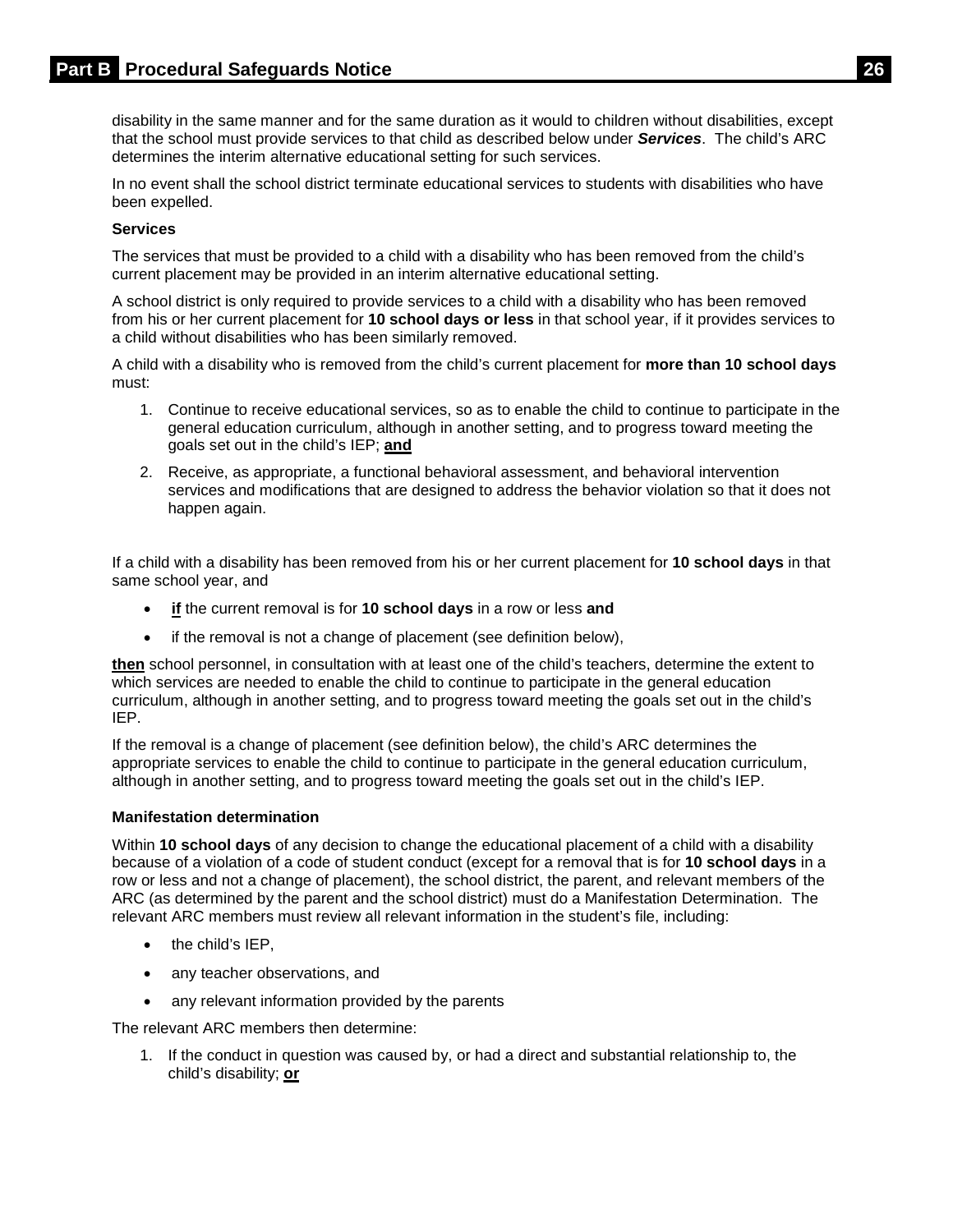2. If the conduct in question was the direct result of the school district's failure to implement the child's IEP.

If the school district, the parent, and relevant members of the child's ARC determine that either of those conditions was met, the conduct must be determined to be a manifestation of the child's disability.

If the school district, the parent, and relevant members of the child's ARC determine that the conduct in question was the direct result of the school district's failure to implement the IEP, the school district must take immediate action to remedy those deficiencies.

#### **Determination that behavior was a manifestation of the child's disability**

If the school district, the parent, and relevant members of the ARC determine that the conduct was a manifestation of the child's disability, the ARC must either:

- 1. Conduct a functional behavioral assessment, unless the school district had conducted a functional behavioral assessment before the behavior that resulted in the change of placement occurred, and implement a behavioral intervention plan for the child; **or**
- 2. If a behavioral intervention plan already has been developed, review the behavioral intervention plan, and modify it, as necessary, to address the behavior.

Except as described below under the sub-heading, *Special circumstances*, the school district must return the child to the placement from which the child was removed, unless the parent and the district agree to a change of placement as part of the modification of the behavioral intervention plan.

## **Special circumstances**

Whether or not the behavior was a manifestation of the child's disability, school personnel may remove a student to an interim alternative educational setting (determined by the child's ARC) for up to 45 school days, if the child:

- 1. Carries a weapon (see the definition below) to school or has a weapon at school, on school premises, or at a school function under the jurisdiction of the school district or KDE;
- 2. Knowingly has or uses illegal drugs (see the definition below), or sells or solicits the sale of a controlled substance, (see the definition below), while at school, on school premises, or at a school function under the jurisdiction of the school district or KDE; **or**
- 3. Has inflicted serious bodily injury (see the definition below) upon another person while at school, on school premises, or at a school function under the jurisdiction of the school district or KDE;

## **Definitions**

*Controlled substance* means a drug or other substance identified under schedules I, II, III, IV, or V in section 202(c) of the Controlled Substances Act (21 U.S.C. 812(c)).

*Illegal drug* means a controlled substance; but does not include a controlled substance that is legally possessed or used under the supervision of a licensed health-care professional or that is legally possessed or used under any other authority under that Act or under any other provision of Federal law.

*Serious bodily injury* has the meaning given the term ''serious bodily injury'' under 18 U.S.C. 1365(h)(3).

*Weapon* has the meaning given the term "dangerous weapon" under 18 U.S.C. 930(g)(2).

## **Notification**

On the date it makes the decision to make a removal that is a change of placement of the child because of a violation of a code of student conduct, the school district must notify the parents of that decision and provide the parents with a procedural safeguards notice.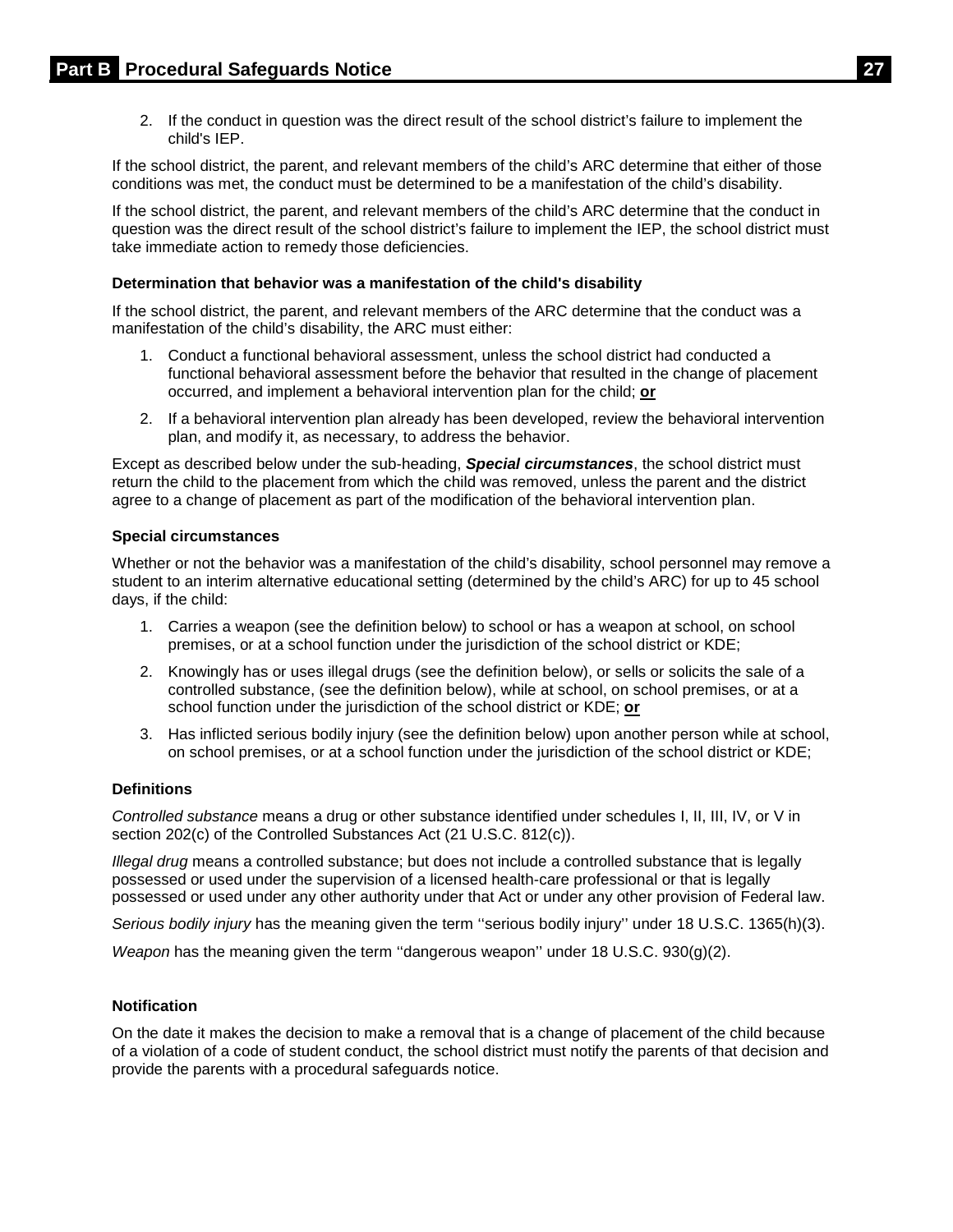## <span id="page-30-0"></span>**CHANGE OF PLACEMENT BECAUSE OF DISCIPLINARY REMOVALS**

## **34 CFR §300.536**

A removal of a child with a disability from the child's current educational placement is a **change of placement** if:

- 1. The removal is for more than 10 school days in a row; **or**
- 2. The child has been subjected to a series of removals that constitute a pattern because:
	- a. The series of removals total more than 10 school days in a school year;
	- b. The child's behavior is substantially similar to the child's behavior in previous incidents that resulted in the series of removals;
	- c. Of such additional factors as the length of each removal, the total amount of time the child has been removed, and the proximity of the removals to one another; **and**

Whether a pattern of removals constitutes a change of placement is determined on a case-by-case basis by the school district and, if challenged, is subject to review through due process and judicial proceedings.

## <span id="page-30-1"></span>**DETERMINATION OF SETTING**

## **34 CFR § 300.531**

The ARC must determine the interim alternative educational setting for removals that are **changes of placement** and removals under the headings, *Additional authority* and *Special circumstances*, above.

## <span id="page-30-2"></span>**APPEAL**

## **34 CFR § 300.532**

## **General**

The parent of a child with a disability may file a due process hearing request (see above, *Filing a Due Process Complaint (Due Process Hearing Request)* to request a due process hearing if he or she disagrees with:

- 1. Any decision regarding placement made under these discipline provisions; **or**
- 2. The manifestation determination described above.

The school district may file a due process complaint (see above, *Filing a Due Process Complaint (Due Process Hearing Request*) to request a due process hearing if it believes that maintaining the current placement of the child is substantially likely to result in injury to the child or to others.

## **Authority of hearing officer**

A hearing officer that meets the requirements described under the sub-heading, *Impartial Hearing*  **Officer,** must conduct the due process hearing and make a decision. The hearing officer may:

- 1. Return the child with a disability to the placement from which the child was removed if the hearing officer determines that the removal was a violation of the requirements described under the heading, *Authority of School Personnel*, or that the child's behavior was a manifestation of the child's disability; **or**
- 2. Order a change of placement of the child with a disability to an appropriate interim alternative educational setting for not more than 45 school days if the hearing officer determines that maintaining the current placement of the child is substantially likely to result in injury to the child or to others.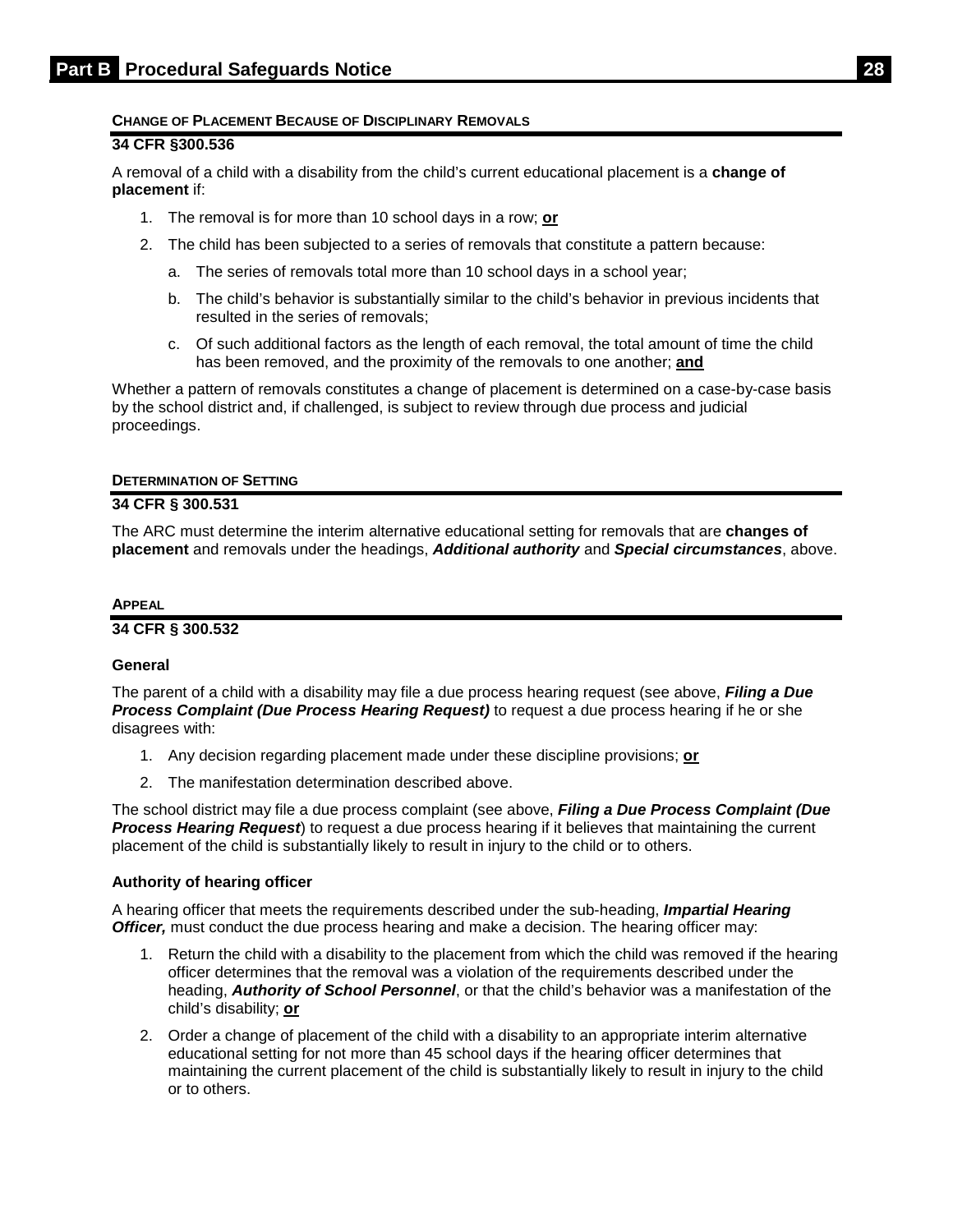These hearing procedures may be repeated, if the school district believes that returning the child to the original placement is substantially likely to result in injury to the child or to others.

Whenever a parent or a school district files a due process complaint to request such a hearing, a hearing must be held that meets the requirements described under the headings, *Due Process Complaint Procedures, Hearings on Due Process Complaints*, and **Appeal of decisions; impartial review,**  except as follows:

- 1. KDE must arrange for an expedited due process hearing, which must occur within **20** school days of the date the hearing is requested and must result in a determination within **10** school days after the hearing.
- 2. Unless the parents and the school district agree in writing to waive the meeting, or agree to use mediation, a resolution meeting must occur within **seven** days of receiving notice of the due process complaint. The hearing may proceed unless the matter has been resolved to the satisfaction of both parties within **15** days of receipt of the due process complaint.

A party may appeal the decision in an expedited due process hearing in the same way as they may for decisions in other due process hearings (see *Appeals*, above).

## <span id="page-31-0"></span>**PLACEMENT DURING APPEALS**

## **34 CFR §300.533**

When, as described above, the parent or school district has filed a due process complaint related to disciplinary matters, the child must (unless the parent and the school district agree otherwise) remain in the interim alternative educational setting pending the decision of the hearing officer, or until the expiration of the time period of removal as provided for and described under the heading, *Authority of School Personnel*, whichever occurs first.

## <span id="page-31-1"></span>**PROTECTIONS FOR CHILDREN NOT YET ELIGIBLE FOR SPECIAL EDUCATION AND RELATED SERVICES**

## **34 CFR §300.534**

## **General**

If a child has not been determined eligible for special education and related services and violates a code of student conduct, but the school district had knowledge (as determined below) before the behavior that brought about the disciplinary action occurred, that the child was a child with a disability, then the child may assert any of the protections described in this notice.

## **Basis of knowledge for disciplinary matters**

A school district must be deemed to have knowledge that a child is a child with a disability if, before the behavior that brought about the disciplinary action occurred:

- 1. The parent of the child expressed concern in writing that the child is in need of special education and related services to supervisory or administrative personnel of the appropriate educational agency, or a teacher of the child;
- 2. The parent requested an evaluation related to eligibility for special education and related services under IDEA; **or**
- 3. The child's teacher or other school district personnel expressed specific concerns about a pattern of behavior demonstrated by the child directly to the school district's director of special education or to other supervisory personnel of the school district.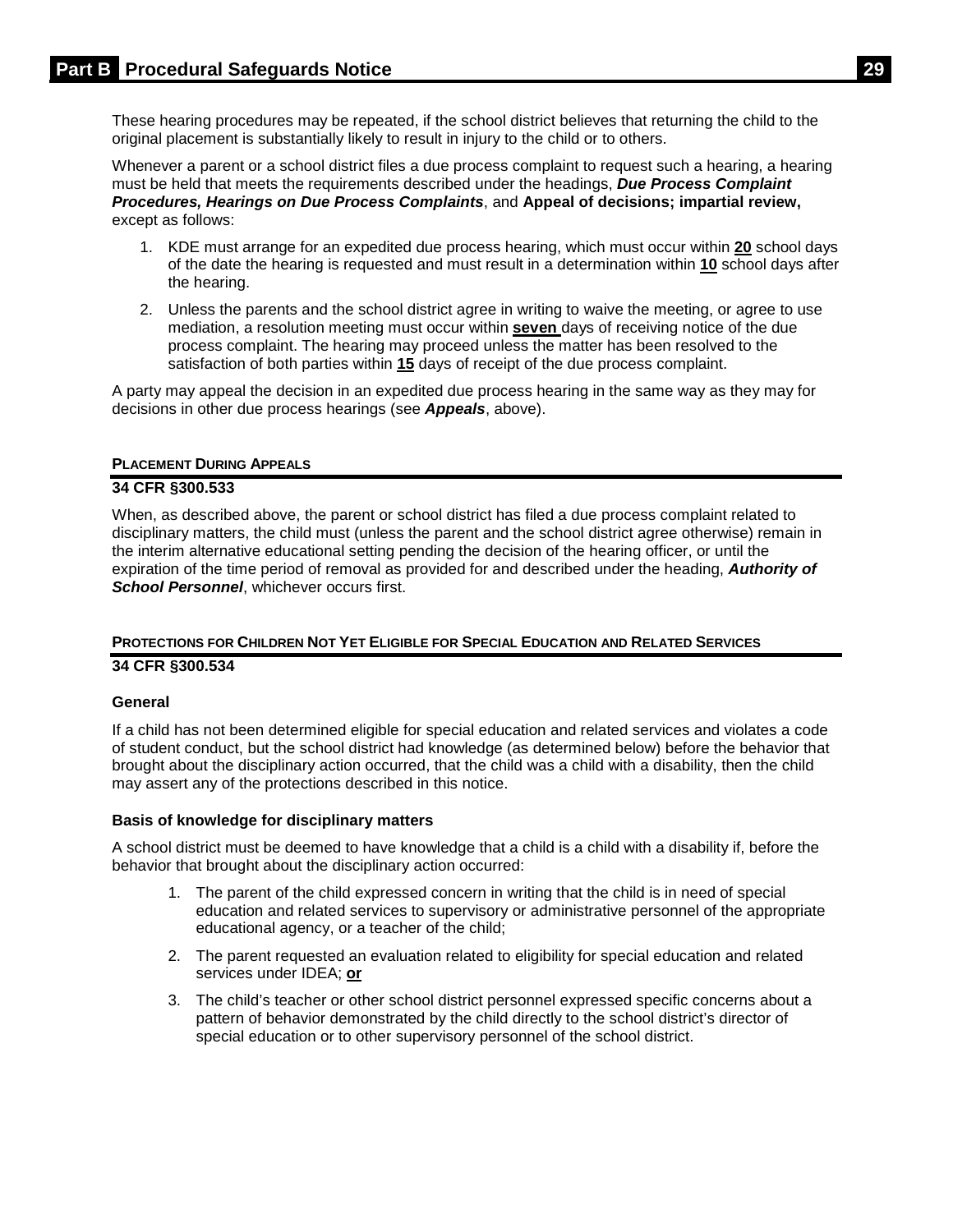## **Exception**

A school district would not be deemed to have such knowledge if:

- 1. The child's parent has not allowed an evaluation of the child or refused special education services; **or**
- 2. The child has been evaluated and determined to not be a child with a disability under IDEA.

## **Conditions that apply if there is no basis of knowledge**

If prior to taking disciplinary measures against the child, a school district does not have knowledge that a child is a child with a disability, as described above under the sub-headings, *Basis of knowledge for disciplinary matters* and *Exception*, the child may be subjected to the disciplinary measures that are applied to children without disabilities who engaged in comparable behaviors.

However, if a request is made for an evaluation of a child during the time period in which the child is subjected to disciplinary measures, the evaluation must be conducted in an expedited manner.

Until the evaluation is completed, the child remains in the educational placement determined by school authorities, which can include suspension or expulsion without educational services.

If the child is determined to be a child with a disability, taking into consideration information from the evaluation conducted by the school district, and information provided by the parents, the school district must provide special education and related services in accordance with IDEA, including the disciplinary requirements described above.

## <span id="page-32-0"></span>**REFERRAL TO AND ACTION BY LAW ENFORCEMENT AND JUDICIAL AUTHORITIES**

## **34 CFR §300.535**

Part B of the IDEA does not:

- 1. Prohibit an agency from reporting a crime committed by a child with a disability to appropriate authorities; **or**
- 2. Prevent State law enforcement and judicial authorities from exercising their responsibilities with regard to the application of Federal and State law to crimes committed by a child with a disability.

## **Transmittal of records**

If a school district reports a crime committed by a child with a disability, the school district:

- 1. Must ensure that copies of the child's special education and disciplinary records are transmitted for consideration by the authorities to whom the agency reports the crime; **and**
- 2. May transmit copies of the child's special education and disciplinary records only to the extent permitted by the Family Educational Rights and Privacy Act (FERPA).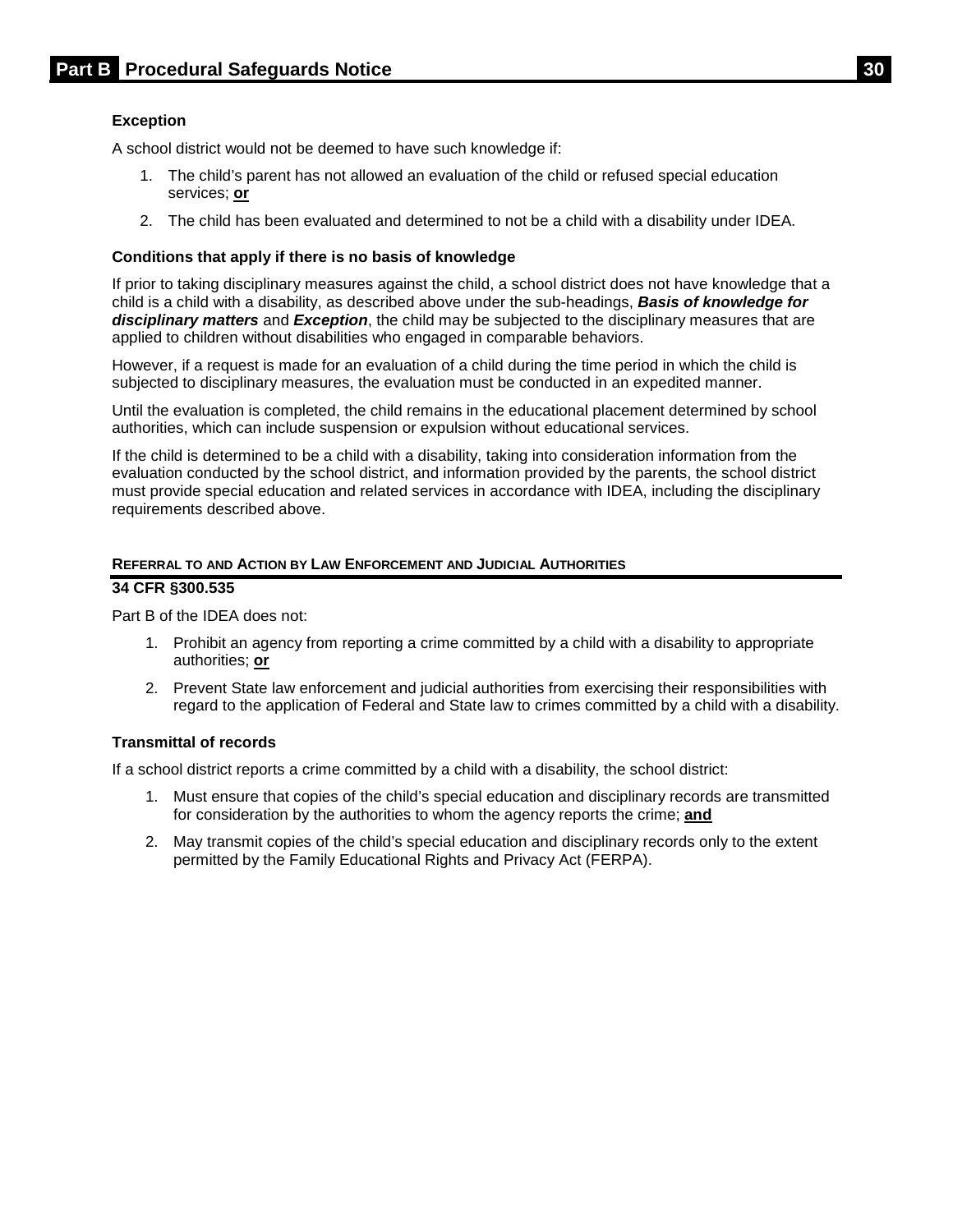## <span id="page-33-0"></span>**REQUIREMENTS FOR UNILATERAL PLACEMENT BY PARENTS OF CHILDREN IN PRIVATE SCHOOLS AT PUBLIC EXPENSE**

## <span id="page-33-1"></span>**GENERAL**

#### **34 CFR §300.148**

Part B of the IDEA does not require a school district to pay for the cost of special education and related services of your child with a disability at a private school or facility, if the school district made a free appropriate public education (FAPE) available to your child and you choose to place the child in a private school or facility. However, the school district where the private school is located must include your child in the population whose needs are addressed under the Part B provisions regarding children who have been placed by their parents in a private school under 34 CFR §§300.131 through 300.144.

## **Reimbursement for private school placement**

If your child previously received special education and related services under the authority of a school district, and you choose to enroll your child in a private preschool, elementary school, or secondary school without the consent of or referral by the school district, a court or a hearing officer may require the district to reimburse you for the cost of that enrollment if the court or hearing officer finds that the district had not made a free appropriate public education (FAPE) available to your child in a timely manner prior to that enrollment. The Court or hearing officer must also find that your private placement is appropriate, in order for you to receive reimbursement.

A hearing officer or court may find your placement to be appropriate, even if the placement does not meet the State standards that apply to education provided by the KDE and school districts.

## **Limitation on reimbursement**

The cost of reimbursement described in the paragraph above may be reduced or denied:

1 (a) If, at the most recent Admissions and Release Committee (ARC) meeting that you attended prior to your removal of your child from the public school, you did not inform the IEP Team that you were rejecting the placement proposed by the school district to provide FAPE to your child, including stating your concerns and your intent to enroll your child in a private school at public expense; or

(b) If at least 10 business days (including any holidays that occur on a business day) prior to your removal of your child from the public school, you did not give written notice to the school district of that information;

- 2. If, prior to your removal of your child from the public school, the school district provided prior written notice to you, of its intent to evaluate your child (including a statement of the purpose of the evaluation that was appropriate and reasonable), but you did not make the child available for the evaluation; **or**
- 3. Upon a court's finding that your actions were unreasonable.

However, the cost of reimbursement:

- 1. Must not be reduced or denied for failure to provide the notice if:
	- o The school prevented you from providing the notice;
	- o You had not received notice of your responsibility to provide the notice described above; or
	- o Compliance with the requirements above would likely result in physical harm to your child; **and**